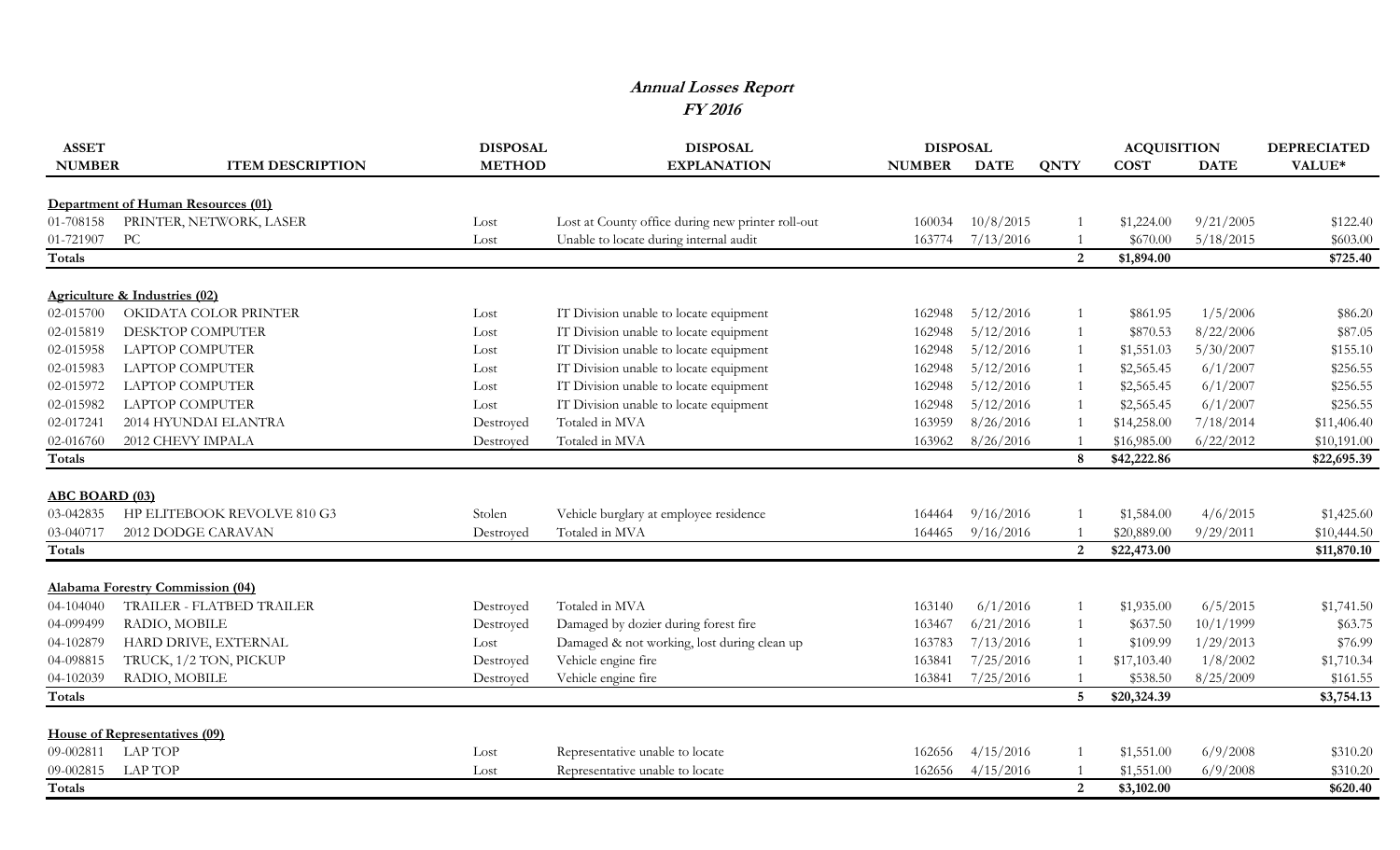| <b>ASSET</b>       |                                          | <b>DISPOSAL</b> | <b>DISPOSAL</b>                              | <b>DISPOSAL</b> |                   |                | <b>ACQUISITION</b> |             | <b>DEPRECIATED</b> |
|--------------------|------------------------------------------|-----------------|----------------------------------------------|-----------------|-------------------|----------------|--------------------|-------------|--------------------|
| <b>NUMBER</b>      | <b>ITEM DESCRIPTION</b>                  | <b>METHOD</b>   | <b>EXPLANATION</b>                           | <b>NUMBER</b>   | <b>DATE</b>       | <b>QNTY</b>    | <b>COST</b>        | <b>DATE</b> | VALUE*             |
|                    | Department of Conservation (11)          |                 |                                              |                 |                   |                |                    |             |                    |
| 11-093865          | ACOUSTIC MONITORING RECEIVER VEMCO       | Stolen          | Reported stolen from monitoring station      | 160037          | 5/9/2016          |                | \$1,490.46         | 5/2/2012    | \$894.28           |
| 11-098017          | RADIO MOTOROLA R-765 ARMADILLO           | Destroyed       | Fell from truck & ran over by oncoming truck | 163514          | 6/23/2016         |                | \$850.00           | 8/20/2012   | \$510.00           |
| 11-026895          | <b>BOAT JON ALUMACRAFT</b>               | Stolen          | Rental boat not located during audit         | 164421          | 9/20/2016         |                | \$890.10           | 10/9/2007   | \$89.01            |
| 11-026286          | SHOTGUN STEVENS DOUBLE BARREL 12 GAUGE   | Lost            | Lost by volunteer hunter safety instructors  | 164537          | 9/28/2016         |                | \$100.00           | 1/4/2007    | \$10.00            |
| 11-026282          | SHOTGUN REMINGTON MOD 870 12 GAUGE       | Lost            | Lost by volunteer hunter safety instructors  | 164537          | 9/28/2016         |                | \$100.00           | 1/4/2007    | \$10.00            |
| Totals             |                                          |                 |                                              |                 |                   | 5              | \$3,430.56         |             | \$1,513.29         |
|                    | DEPARTMENT OF CORRECTIONS (12)           |                 |                                              |                 |                   |                |                    |             |                    |
| 12-042226          | PISTOL 40 CALIBER SEMI-AUTOMATIC         | Stolen          | Theft of property from personal vehicle      | 161884          | 2/19/2016         |                | \$346.00           | 9/13/2000   | \$34.60            |
| 12-090414          | PISTOL 40 CALIBER SEMI-AUTOMATIC         | Stolen          | Theft of property from personal vehicle      | 161892          | 2/22/2016         | -1             | \$357.00           | 3/15/2011   | \$178.50           |
| 12-080157          | SEDAN, FULL SIZE                         | Destroyed       | Totaled in MVA                               | 164266          | 8/25/2016         |                | \$19,536.23        | 6/15/2015   | \$17,582.61        |
| 12-042279          | PISTOL 40 CALIBER SEMI-AUTOMATIC         | Stolen          | Vehicle burglary while parked at restaurant  | 164284          | 8/25/2016         |                | \$346.00           | 9/13/2000   | \$34.60            |
| <b>Totals</b>      |                                          |                 |                                              |                 |                   | $\overline{4}$ | \$20,585.23        |             | \$17,830.31        |
|                    |                                          |                 |                                              |                 |                   |                |                    |             |                    |
| Supreme Court (14) |                                          |                 |                                              |                 |                   |                |                    |             |                    |
| 14-002741          | <b>TELEVISION</b>                        | Lost            | Unable to locate during internal audit       | 164549          | 9/30/2016         |                | \$830.00           | 1/13/1992   | \$83.00            |
| Totals             |                                          |                 |                                              |                 |                   | $\mathbf{1}$   | \$830.00           |             | \$83.00            |
|                    |                                          |                 |                                              |                 |                   |                |                    |             |                    |
|                    | Department of Education (15)             |                 |                                              |                 |                   |                |                    |             |                    |
| 15-058609          | iPad.Wi-Fi 16GB.Apple                    | Lost            | Unable to locate during internal audit       |                 | 160398 10/21/2015 |                | \$499.00           | 5/3/2011    | \$249.50           |
| 15-800418          | iPad.16GB.Apple                          | Lost            | Unable to locate during internal audit       |                 | 160398 10/21/2015 |                | \$479.00           | 8/26/2011   | \$239.50           |
| 15-059715          | IPAD.16GB.APPLE                          | Lost            | Unable to locate during internal audit       | 162731          | 4/21/2016         |                | \$499.00           | 8/29/2013   | \$349.30           |
| 15-058260          | Projector.Digital.DP900.Kodak            | Lost            | Unable to locate during internal audit       | 163740          | 7/13/2016         |                | \$2,890.00         | 4/29/2010   | \$1,156.00         |
| 15-058705          | iPad2.Wi-Fi.Apple                        | Lost            | Unable to locate during internal audit       | 164188          | 8/17/2016         |                | \$479.00           | 6/15/2011   | \$239.50           |
| Totals             |                                          |                 |                                              |                 |                   | 5              | \$4,846.00         |             | \$2,233.80         |
|                    | <b>Examiners of Public Accounts (18)</b> |                 |                                              |                 |                   |                |                    |             |                    |
| 18-004494          | DELL, 500GB EXTERNAL PORTABLE HARD DRIVE | Stolen          | Residential burglary                         | 161070          | 12/7/2015         |                | \$53.96            | 11/22/2013  | \$37.77            |
| 18-004272          | DELL, LAPTOP LATITUDE E6530              | Stolen          | Residential burglary                         | 161070          | 12/7/2015         |                | \$1,283.94         | 11/22/2013  | \$898.76           |
| 18-004562          | DELL, 500GB EXTERNAL PORTABLE HARD DRIVE | Lost            | Lost or Stolen-Not being used                | 162099          | 3/9/2016          |                | \$53.96            | 11/22/2013  | \$37.77            |
| Totals             |                                          |                 |                                              |                 |                   | $\mathbf{3}$   | \$1,391.86         |             | \$974.30           |
|                    | DEPARTMENT OF LABOR (25)                 |                 |                                              |                 |                   |                |                    |             |                    |
| 25-057078          | <b>19" FLAT MONITOR</b>                  | Lost            | Unable to locate during audit                | 162325          | 3/28/2016         |                | \$654.84           | 9/8/2004    | \$65.48            |
| 25-057082          | <b>19" FLAT MONITOR</b>                  | Lost            | Unable to locate during audit                | 162325          | 3/28/2016         |                | \$654.84           | 9/8/2004    | \$65.48            |
|                    |                                          |                 |                                              |                 |                   |                |                    |             |                    |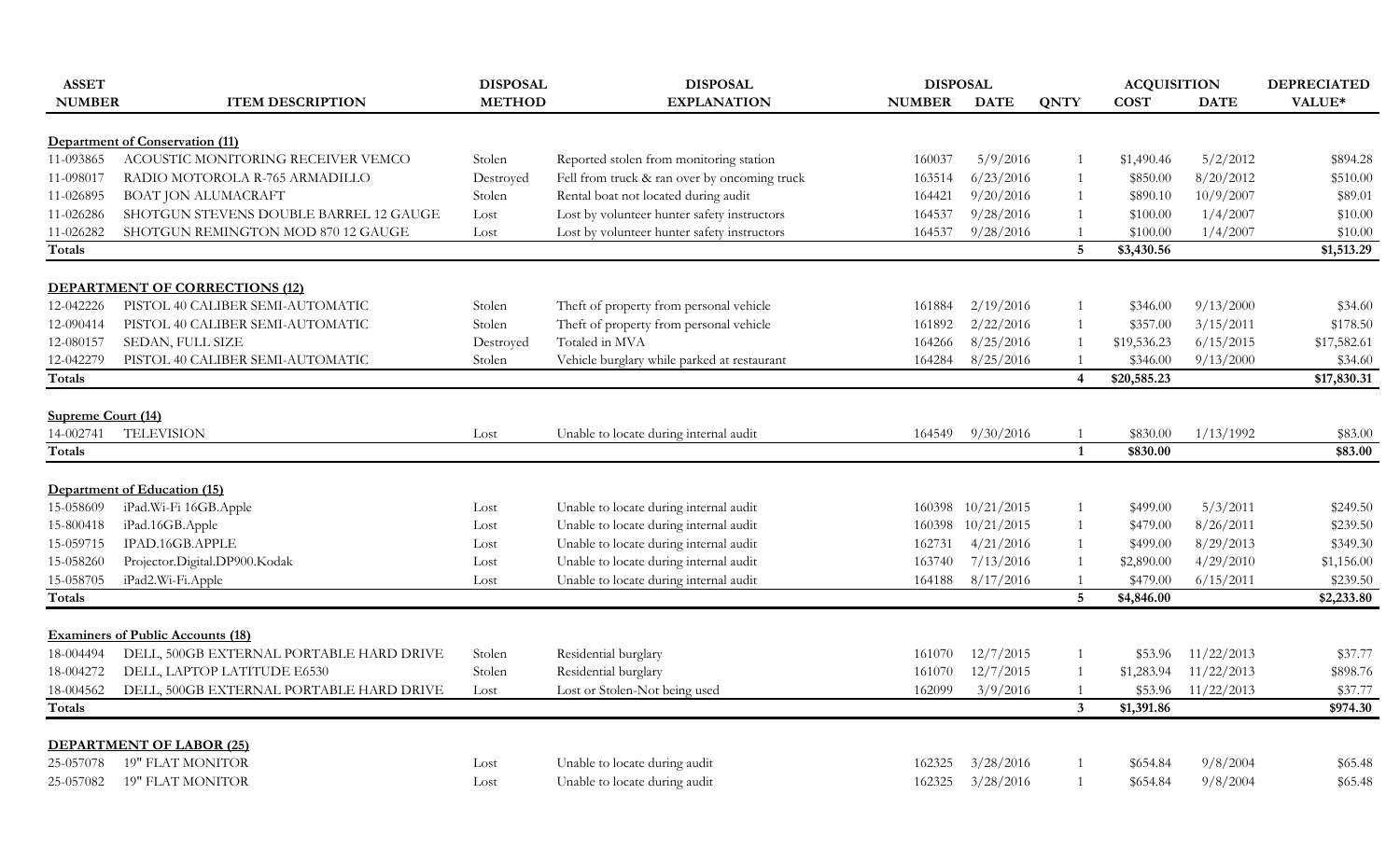| <b>ASSET</b>  |                                                   | <b>DISPOSAL</b> | <b>DISPOSAL</b>                                   | <b>DISPOSAL</b> |                   |                | <b>ACQUISITION</b> |             | <b>DEPRECIATED</b> |
|---------------|---------------------------------------------------|-----------------|---------------------------------------------------|-----------------|-------------------|----------------|--------------------|-------------|--------------------|
| <b>NUMBER</b> | <b>ITEM DESCRIPTION</b>                           | <b>METHOD</b>   | <b>EXPLANATION</b>                                | <b>NUMBER</b>   | <b>DATE</b>       | <b>QNTY</b>    | <b>COST</b>        | <b>DATE</b> | VALUE*             |
| 25-057818     | <b>COMPUTER</b>                                   | Lost            | Unable to locate during audit                     | 162325          | 3/28/2016         | $\mathbf{1}$   | \$801.00           | 9/8/2008    | \$160.20           |
| 25-0057996    | COMPUTER HP SMALL FORM FACTOR                     | Lost            | Unable to locate during audit                     | 162325          | 3/28/2016         | $\mathbf{1}$   | \$801.00           | 5/12/2009   | \$240.30           |
| 25-059075     | PERSONAL COMPUTER                                 | Lost            | Unable to locate during audit                     | 162325          | 3/28/2016         | $\mathbf{1}$   | \$801.00           | 2/3/2010    | \$320.40           |
| 25-059359     | COMPUTER HP SMALL FORM FACTOR                     | Lost            | Unable to locate during audit                     | 162325          | 3/28/2016         | $\mathbf{1}$   | \$829.00           | 4/21/2010   | \$331.60           |
| 25-059438     | COMPUTER HP 8000 ELITE ULTRA SLIM                 | Lost            | Unable to locate during audit                     | 162325          | 3/28/2016         |                | \$929.00           | 7/2/2010    | \$371.60           |
| Totals        |                                                   |                 |                                                   |                 |                   | $\overline{7}$ | \$5,470.68         |             | \$1,555.07         |
|               | <b>Board of Pardons and Paroles (31)</b>          |                 |                                                   |                 |                   |                |                    |             |                    |
| 31-008851     | FAX - FACSIMILE MACHINE - 1611                    | Lost            | Unable to locate, possibly sent to Surplus        |                 | 160780 11/12/2015 | $\mathbf{1}$   | \$695.00           | 3/1/2004    | \$69.50            |
| 31-009132     | LAPTOP, GATEWAY TABLET M275                       | Lost            | Unable to locate, possibly sent to Surplus        | 160780          | 11/12/2015        | $\mathbf{1}$   | \$1,797.98         | 6/16/2004   | \$179.80           |
| 31-011162     | DESKTOP COMPUTER                                  | Lost            | Unable to locate                                  | 161299          | 12/21/2015        | $\mathbf{1}$   | \$806.00           | 9/30/2008   | \$161.20           |
| 31-004066     | <b>TYPEWRITER</b>                                 | Lost            | Unable to locate during internal audit            | 161636          | 7/6/2016          | $\mathbf{1}$   | \$715.00           | 3/15/1990   | \$71.50            |
| 31-013754     | MOTOROLA I460                                     | Lost            | Lost during pursuit of probationer                | 163005          | 5/31/2016         | $\mathbf{1}$   | \$0.99             | 4/14/2015   | \$0.89             |
| 31-012380     | MOTOROLA I420 CELLULAR PHONE                      | Stolen          | Theft from office                                 | 163006          | 5/31/2016         | $\mathbf{1}$   | \$0.00             | 12/27/2011  | \$0.00             |
| 31-011993     | GLOCK 23 40 CALIBER SEMI-AUTOMATIC PISTOL         | Stolen          | Burglary from locked state vehicle                | 163145          | 6/1/2016          | $\mathbf{1}$   | \$357.00           | 3/9/2010    | \$142.80           |
| 31-011770     | GLOCK 22 40 CALIBER SEMI-AUTOMATIC PISTOL         | Stolen          | Vehicle burglary while employee out of town       | 164240          | 9/12/2016         | $\mathbf{1}$   | \$357.00           | 1/26/2010   | \$142.80           |
| 31-007920     | MOTOROLA 1560 DATAPHONE                           | Lost            | Employee unable to locate                         | 164409          | 9/21/2016         | $\mathbf{1}$   | \$140.00           | 8/9/2001    | \$14.00            |
| 31-013565     | MOTOROLA I460                                     | Lost            | Lost during pursuit of suspect                    | 164411          | 9/21/2016         | $\mathbf{1}$   | \$69.00            | 7/25/2014   | \$55.20            |
| Totals        |                                                   |                 |                                                   |                 |                   | 10             | \$4,937.97         |             | \$837.69           |
|               |                                                   |                 |                                                   |                 |                   |                |                    |             |                    |
|               | <b>ALABAMA HISTORIC IRONWORKS COMMISSION (33)</b> |                 |                                                   |                 |                   |                |                    |             |                    |
| 33-000648     | TRUCK - PASSENGER - 1605                          | Destroyed       | Totaled in MVA                                    | 163913          | 9/20/2016         | -1             | \$13,775.00        | 6/16/2011   | \$6,887.50         |
| Totals        |                                                   |                 |                                                   |                 |                   | $\mathbf{1}$   | \$13,775.00        |             | \$6,887.50         |
|               | <b>ALABAMA LAW ENFORCEMENT AGENCY (35)</b>        |                 |                                                   |                 |                   |                |                    |             |                    |
| 35-085260     | <b>BALLISTIC VEST PACA</b>                        | Stolen          | Residential burglary                              | 160686          | 12/3/2015         | 1              | \$652.02           | 3/15/2012   | \$391.21           |
| 35-070779     | <b>COMPRESSOR SPEEDAIRE</b>                       | Stolen          | Burglary from storage unit at Craig Field         | 161421          | 1/7/2016          | $\mathbf{1}$   | \$500.00           | 1/18/2007   | \$50.00            |
| 35-086348     | Radio/Accessories, Two-Way                        | Lost            | Unable to locate after ALEA consolidation project | 162022          | 3/2/2016          | $\mathbf{1}$   | \$2,559.27         | 3/19/2007   | \$255.93           |
| 35-086412     | DELL OPTIPLEX 745                                 | Lost            | Unable to locate after ALEA consolidation project | 162022          | 3/2/2016          | $\mathbf{1}$   | \$870.53           | 11/28/2007  | \$87.05            |
| 35-086646     | Dell Optiplex 780                                 | Lost            | Unable to locate after ALEA consolidation project | 162022          | 3/2/2016          | $\mathbf{1}$   | \$1,011.80         | 2/24/2011   | \$505.90           |
| 35-086732     | Fax machine, scanner, printer & copier            | Lost            | Unable to locate after ALEA consolidation project | 162022          | 3/2/2016          | $\mathbf{1}$   | \$1,776.00         | 3/20/2012   | \$1,065.60         |
| 35-086940     | Phone with camera                                 | Lost            | Unable to locate after ALEA consolidation project | 162022          | 3/2/2016          | $\mathbf{1}$   | \$675.45           | 7/16/2014   | \$540.36           |
| 35-086510     | DELL LATITUDE E6400 ATG                           | Lost            | Unable to locate after ALEA consolidation project | 162022          | 3/2/2016          | $\mathbf{1}$   | \$2,324.12         | 4/13/2009   | \$697.24           |
| 35-087663     | Dual Monitor Curved bow                           | Lost            | Unable to locate after ALEA consolidation project | 162022          | 3/2/2016          | $\mathbf{1}$   | \$535.86           | 11/18/2014  | \$428.69           |
| 35-087581     | Latitude E6430                                    | Lost            | Unable to locate after ALEA consolidation project | 162022          | 3/2/2016          | $\mathbf{1}$   | \$2,252.79         | 8/27/2014   | \$1,802.23         |
| 35-087577     | Latitude E6430                                    | Lost            | Unable to locate after ALEA consolidation project | 162022          | 3/2/2016          | 1              | \$2,252.79         | 8/27/2014   | \$1,802.23         |
| 35-087578     | Latitude E6430                                    | Lost            | Unable to locate after ALEA consolidation project | 162022          | 3/2/2016          | $\mathbf{1}$   | \$2,252.79         | 8/27/2014   | \$1,802.23         |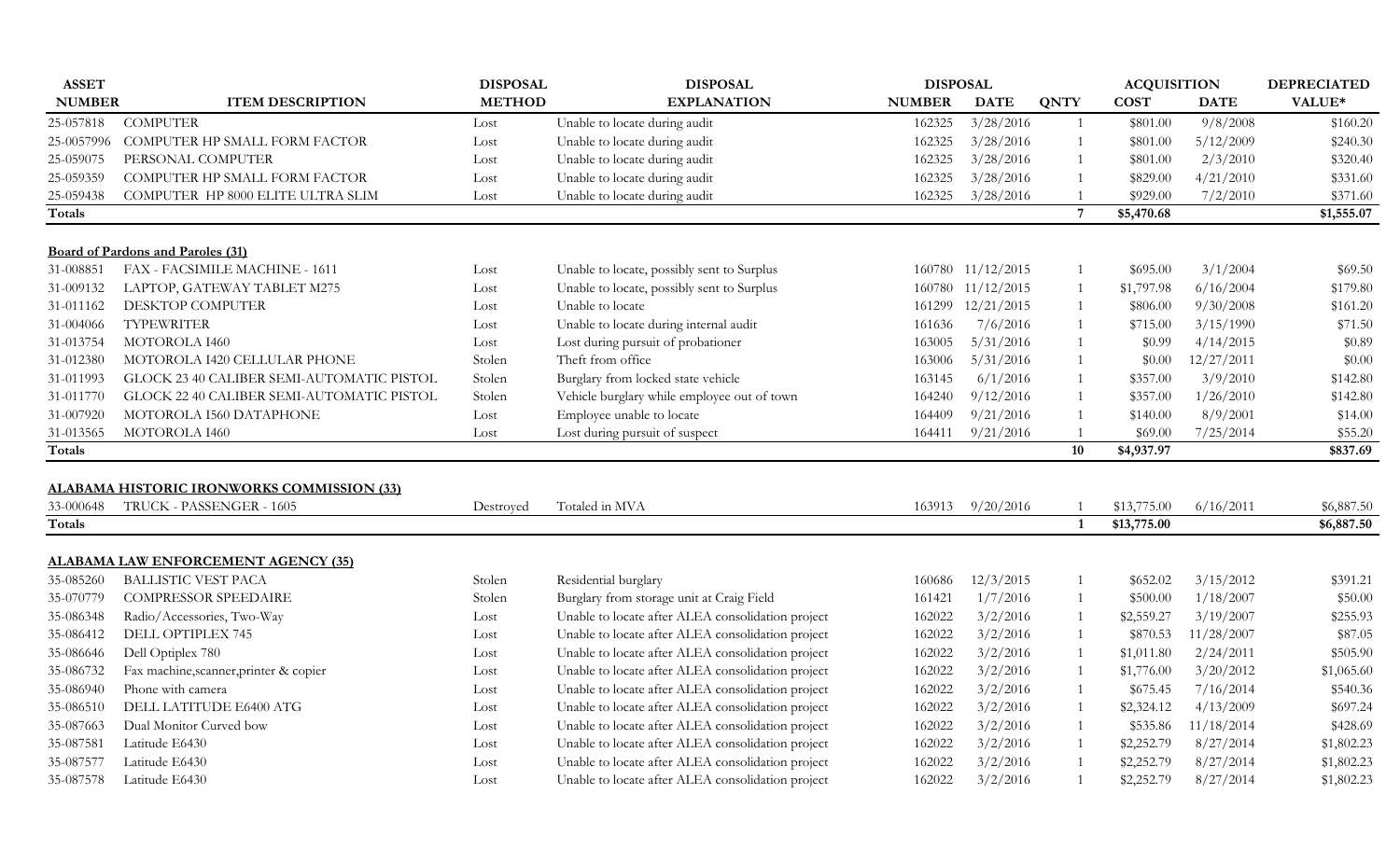| <b>ASSET</b>  |                                             | <b>DISPOSAL</b> | <b>DISPOSAL</b>                                   |               |             | <b>ACQUISITION</b> | <b>DEPRECIATED</b> |             |            |
|---------------|---------------------------------------------|-----------------|---------------------------------------------------|---------------|-------------|--------------------|--------------------|-------------|------------|
| <b>NUMBER</b> | <b>ITEM DESCRIPTION</b>                     | <b>METHOD</b>   | <b>EXPLANATION</b>                                | <b>NUMBER</b> | <b>DATE</b> | <b>QNTY</b>        | <b>COST</b>        | <b>DATE</b> | VALUE*     |
| 35-087580     | Latitude E6430                              | Lost            | Unable to locate after ALEA consolidation project | 162022        | 3/2/2016    | -1                 | \$2,252.79         | 8/27/2014   | \$1,802.23 |
| 35-087664     | Dual Monitor Curved Bow                     | Lost            | Unable to locate after ALEA consolidation project | 162022        | 3/2/2016    | 1                  | \$535.86           | 11/18/2014  | \$428.69   |
| 35-087666     | Dual Monitor Curved bow                     | Lost            | Unable to locate after ALEA consolidation project | 162022        | 3/2/2016    | 1                  | \$535.87           | 11/18/2014  | \$428.70   |
| 35-087665     | Dual Monitor Curved Bow                     | Lost            | Unable to locate after ALEA consolidation project | 162022        | 3/2/2016    | 1                  | \$535.87           | 11/18/2014  | \$428.70   |
| 35-083597     | 10000 WATT GENERATOR                        | Lost            | Unable to locate after ALEA consolidation project | 162022        | 3/2/2016    | 1                  | \$1,998.67         | 1/28/2006   | \$199.87   |
| 35-083596     | <b>B &amp; S GENERATOR 8000 EXL</b>         | Lost            | Unable to locate after ALEA consolidation project | 162022        | 3/2/2016    | -1                 | \$1,249.00         | 7/24/2007   | \$124.90   |
| 35-084449     | <b>CICSO WIRELESS AP</b>                    | Lost            | Unable to locate after ALEA consolidation project | 162022        | 3/2/2016    | 1                  | \$567.15           | 7/31/2013   | \$397.01   |
| 35-084450     | <b>CICSO WIRELESS AP</b>                    | Lost            | Unable to locate after ALEA consolidation project | 162022        | 3/2/2016    | $\mathbf{1}$       | \$567.15           | 7/31/2013   | \$397.01   |
| 35-084451     | <b>CICSO WIRELESS AP</b>                    | Lost            | Unable to locate after ALEA consolidation project | 162022        | 3/2/2016    | $\mathbf{1}$       | \$567.15           | 7/31/2013   | \$397.01   |
| 35-084448     | <b>CICSO WIRELESS AP</b>                    | Lost            | Unable to locate after ALEA consolidation project | 162022        | 3/2/2016    | $\mathbf{1}$       | \$567.15           | 7/31/2013   | \$397.01   |
| 35-085623     | LAPTOP DELL LATITUDE E6430                  | Destroyed       | Destroyed in MVA of overturned vehicle            | 162186        | 3/15/2016   | $\overline{1}$     | \$1,227.71         | 8/30/2013   | \$859.40   |
| 35-085625     | LIGHT BAR WHELEN                            | Destroyed       | Totaled in MVA                                    | 162317        | 6/20/2016   |                    | \$975.00           | 1/30/2006   | \$97.50    |
| 35-068460     | Rifle, Patrol, Bushmaster .223 cal          | Stolen          | Burglary from locked patrol vehicle               | 163112        | 5/26/2016   | -1                 | \$661.00           | 6/4/2009    | \$198.30   |
| 35-088766     | IPAD AIR 2 APPLE 64GB                       | Stolen          | Burglary from employee residence                  | 163259        | 9/27/2016   | 1                  | \$692.55           | 3/12/2015   | \$623.30   |
| 35-085247     | RIFLE S&W M4 .223 CAL                       | Stolen          | Vehicle burglary prio to consolidation            | 163324        | 7/25/2016   | $\overline{1}$     | \$755.50           | 1/22/2014   | \$604.40   |
| 35-085239     | SHOTGUN REMINGTON 12 GAUGE                  | Stolen          | Vehicle burglary prio to consolidation            | 163324        | 7/25/2016   | -1                 | \$228.00           | 7/15/1989   | \$22.80    |
| 35-058660     | <b>GAS MONITOR ITX</b>                      | Lost            | Unable to locate during audit                     | 164399        | 9/12/2016   | $\overline{1}$     | \$1,812.75         | 6/30/2003   | \$181.28   |
| 35-060600     | CPU DESKTOP DELL GX280                      | Lost            | Unable to locate during audit                     | 164399        | 9/12/2016   | $\overline{1}$     | \$870.53           | 3/17/2005   | \$87.05    |
| 35-060660     | LIVE SCAN SYSTEM                            | Lost            | Unable to locate during audit                     | 164399        | 9/12/2016   | $\overline{1}$     | \$15,016.63        | 4/27/2005   | \$1,501.66 |
| 35-070345     | <b>CPU DESKTOP DELL GX620</b>               | Lost            | Unable to locate during audit                     | 164399        | 9/12/2016   | $\mathbf{1}$       | \$870.53           | 9/28/2006   | \$87.05    |
| 35-070353     | CPU DESKTOP DELL GX620                      | Lost            | Unable to locate during audit                     | 164399        | 9/12/2016   | $\overline{1}$     | \$870.53           | 9/28/2006   | \$87.05    |
| 35-077794     | PRINTER, FINGERPRINT CARD XEROX 4510DT      | Lost            | Unable to locate during audit                     | 164399        | 9/12/2016   | 1                  | \$1,450.00         | 9/26/2011   | \$725.00   |
| 35-078928     | CPU,HP 8560P Notebook 4GB/500GB             | Lost            | Unable to locate during audit                     | 164399        | 9/12/2016   | $\overline{1}$     | \$1,260.00         | 7/18/2012   | \$756.00   |
| 35-082826     | RADIO KENWOOD UHF TK5810BK                  | Lost            | Unable to locate during audit                     | 164399        | 9/12/2016   | $\overline{1}$     | \$1,314.75         | 1/13/2009   | \$394.43   |
| 35-087241     | RADIO KENWOOD HB 110W RF                    | Lost            | Unable to locate during audit                     | 164399        | 9/12/2016   | $\overline{1}$     | \$2,540.00         | 11/30/2006  | \$254.00   |
| 35-087237     | RADIO KENWOOD HB 110W RF                    | Lost            | Unable to locate during audit                     | 164399        | 9/12/2016   | $\mathbf{1}$       | \$2,498.00         | 2/5/2007    | \$249.80   |
| 35-087236     | RADIO KENWOOD HB 110W RF                    | Lost            | Unable to locate during audit                     | 164399        | 9/12/2016   | $\overline{1}$     | \$2,545.00         | 8/11/2006   | \$254.50   |
| 35-087674     | RADIO KENWOOD HB 110W RF DKP25              | Lost            | Unable to locate during audit                     | 164399        | 9/12/2016   | $\overline{1}$     | \$2,730.50         | 7/2/2009    | \$819.15   |
| 35-087345     | RADIO KENWOOD HB 110W RF DKP25              | Lost            | Unable to locate during audit                     | 164399        | 9/12/2016   | 1                  | \$2,540.00         | 11/30/2006  | \$254.00   |
| 35-087242     | RADIO KENWOOD HB 110W RF DKP25              | Lost            | Unable to locate during audit                     | 164399        | 9/12/2016   | -1                 | \$2,498.00         | 2/5/2007    | \$249.80   |
| 35-087013     | SHREDDER SHREDMASTER 4220 S LARGE STRIP CUT | Lost            | Unable to locate during audit                     | 164399        | 9/12/2016   | 1                  | \$1,429.00         | 11/26/2004  | \$142.90   |
| 35-044047     | <b>BUFFER FLOOR 17 IN</b>                   | Lost            | Unable to locate during audit                     | 164400        | 9/12/2016   | $\mathbf{1}$       | \$665.00           | 4/17/1999   | \$66.50    |
| 35-042166     | RADAR STALKER                               | Lost            | Unable to locate during audit                     | 164400        | 9/12/2016   | $\mathbf{1}$       | \$1,593.00         | 8/27/1999   | \$159.30   |
| 35-047324     | RADAR STALKER                               | Lost            | Unable to locate during audit                     | 164400        | 9/12/2016   | $\overline{1}$     | \$1,593.00         | 7/28/1999   | \$159.30   |
| 35-047338     | <b>RADAR STALKER</b>                        | Lost            | Unable to locate during audit                     | 164400        | 9/12/2016   | $\mathbf{1}$       | \$1,593.00         | 7/28/1999   | \$159.30   |
| 35-057578     | RADAR STALKER DSR                           | Lost            | Unable to locate during audit                     | 164400        | 9/12/2016   |                    | \$2,680.00         | 6/24/2002   | \$268.00   |
| 35-057591     | RADAR DUAL STALKER RADAR                    | Lost            | Unable to locate during audit                     | 164400        | 9/12/2016   |                    | \$2,680.00         | 10/21/2002  | \$268.00   |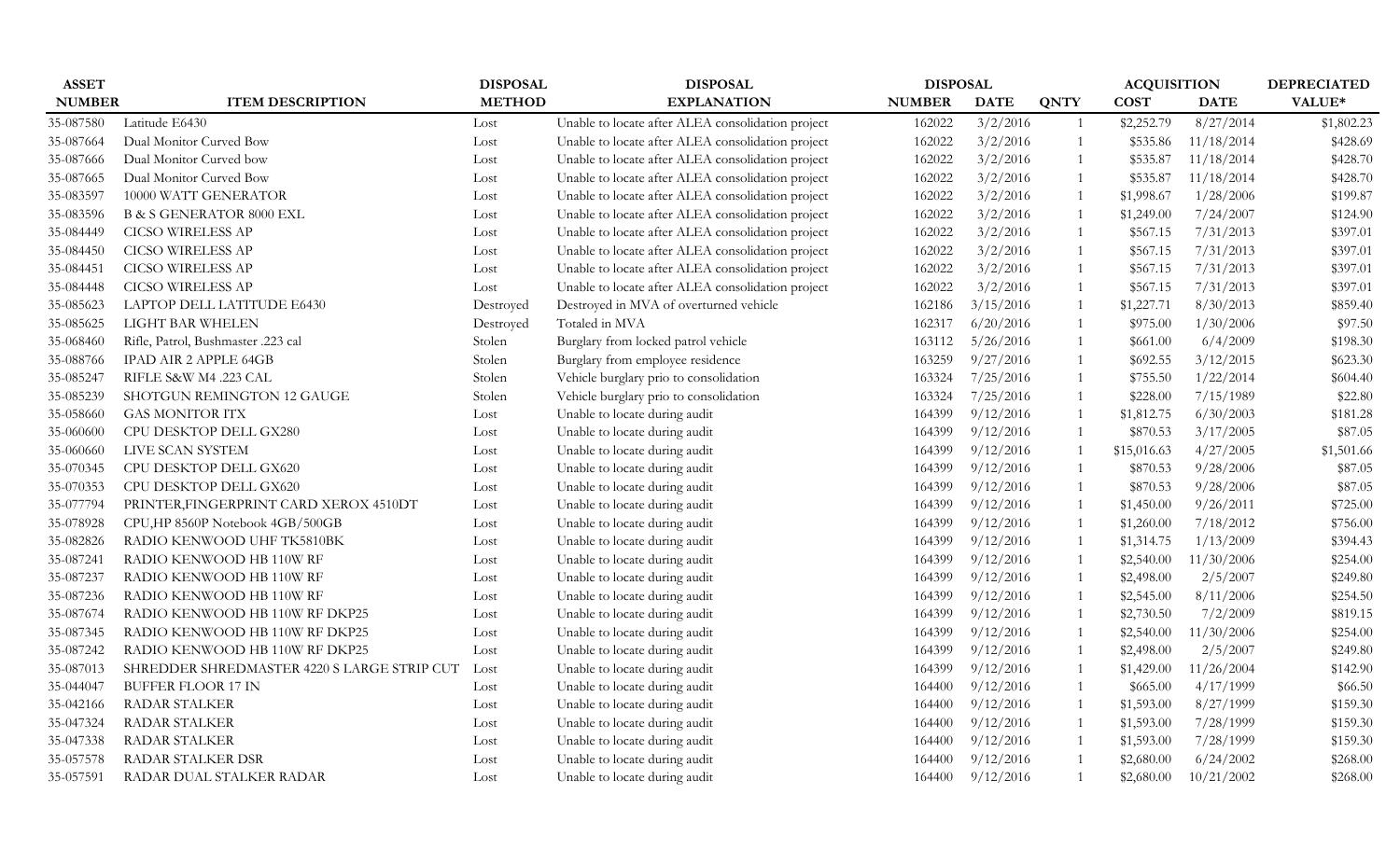| <b>ASSET</b>  |                                           | <b>DISPOSAL</b> | <b>DISPOSAL</b>               |               |             | <b>ACQUISITION</b> | <b>DEPRECIATED</b> |             |            |
|---------------|-------------------------------------------|-----------------|-------------------------------|---------------|-------------|--------------------|--------------------|-------------|------------|
| <b>NUMBER</b> | <b>ITEM DESCRIPTION</b>                   | <b>METHOD</b>   | <b>EXPLANATION</b>            | <b>NUMBER</b> | <b>DATE</b> | <b>QNTY</b>        | <b>COST</b>        | <b>DATE</b> | VALUE*     |
| 35-059211     | CAMERA DIGITAL OLYMPUS C-750              | Lost            | Unable to locate during audit | 164400        | 9/12/2016   | 1                  | \$520.00           | 2/10/2004   | \$52.00    |
| 35-059919     | RADIO CONTROL CONSOLE SIX LINE TONE       | Lost            | Unable to locate during audit | 164400        | 9/12/2016   | $\mathbf{1}$       | \$1,817.25         | 7/30/2004   | \$181.73   |
| 35-063853     | SOUND SYSTEM FENDER PASSPORT              | Lost            | Unable to locate during audit | 164400        | 9/12/2016   | $\mathbf{1}$       | \$708.00           | 5/4/2006    | \$70.80    |
| 35-072704     | Radar, Stalker, DSR2X                     | Lost            | Unable to locate during audit | 164400        | 9/12/2016   | $\mathbf{1}$       | \$2,896.74         | 3/10/2008   | \$579.35   |
| 35-073338     | Radar, Stalker, DSR2X                     | Lost            | Unable to locate during audit | 164400        | 9/12/2016   | $\mathbf{1}$       | \$2,896.74         | 8/27/2008   | \$579.35   |
| 35-074514     | Voice Response Translator, (Core), #VRT-C | Lost            | Unable to locate during audit | 164400        | 9/12/2016   | $\mathbf{1}$       | \$1,500.00         | 7/23/2009   | \$450.00   |
| 35-075417     | CAMCORDER, SONY HDR CX-110 HD             | Lost            | Unable to locate during audit | 164400        | 9/12/2016   | $\mathbf{1}$       | \$540.00           | 9/16/2010   | \$216.00   |
| 35-076971     | DOCKING STATION, HAVIS CFX2 FOR PAN CF29  | Lost            | Unable to locate during audit | 164400        | 9/12/2016   | $\mathbf{1}$       | \$601.12           | 3/31/2011   | \$300.56   |
| 35-085118     | PROJECTOR, PHILLIPS MULTIMEDIA            | Lost            | Unable to locate during audit | 164400        | 9/12/2016   | $\mathbf{1}$       | \$2,011.70         | 1/15/2004   | \$201.17   |
| 35-087492     | RADIO MACOM P7100M PORTABLE               | Lost            | Unable to locate during audit | 164400        | 9/12/2016   | $\mathbf{1}$       | \$3,624.00         | 3/23/2012   | \$2,174.40 |
| 35-049057     | RADIO MOBILE GE ORION                     | Lost            | Unable to locate during audit | 164401        | 9/12/2016   | $\mathbf{1}$       | \$1,796.40         | 9/14/1999   | \$179.64   |
| 35-049931     | RADIO MOBILE GE ORION                     | Lost            | Unable to locate during audit | 164401        | 9/12/2016   | 1                  | \$1,661.00         | 4/5/2000    | \$166.10   |
| 35-050840     | RADIO BASE 800MHZ MOTOROLA                | Lost            | Unable to locate during audit | 164401        | 9/12/2016   | 1                  | \$3,518.70         | 8/30/2001   | \$351.87   |
| 35-060582     | PROJECTOR DELL 2300MP                     | Lost            | Unable to locate during audit | 164401        | 9/12/2016   | $\mathbf{1}$       | \$1,052.00         | 3/15/2005   | \$105.20   |
| 35-061544     | RADIO PORTABLE 800 MHZ M/A-COM            | Lost            | Unable to locate during audit | 164401        | 9/12/2016   | $\mathbf{1}$       | \$1,494.80         | 9/27/2005   | \$149.48   |
| 35-061648     | RADIO PORTABLE 800 MHZ M/A-COM            | Lost            | Unable to locate during audit | 164401        | 9/12/2016   | $\mathbf{1}$       | \$1,494.80         | 9/28/2005   | \$149.48   |
| 35-061653     | RADIO PORTABLE 800 MHZ M/A-COM            | Lost            | Unable to locate during audit | 164401        | 9/12/2016   | $\mathbf{1}$       | \$1,494.80         | 9/28/2005   | \$149.48   |
| 35-062293     | REPEATER 800 MHZ PY-SVR-2008WA            | Lost            | Unable to locate during audit | 164401        | 9/12/2016   | 1                  | \$1,663.80         | 11/28/2005  | \$166.38   |
| 35-070799     | CPU DESKTOP HP COMPAQ                     | Lost            | Unable to locate during audit | 164401        | 9/12/2016   | $\mathbf{1}$       | \$645.00           | 5/1/2007    | \$64.50    |
| 35-071730     | CPU DESKTOP HP COMPAQ                     | Lost            | Unable to locate during audit | 164401        | 9/12/2016   | $\mathbf{1}$       | \$801.00           | 6/8/2007    | \$80.10    |
| 35-071997     | PORT REPLICATOR/DOCK KODIAK               | Lost            | Unable to locate during audit | 164401        | 9/12/2016   | $\mathbf{1}$       | \$594.00           | 8/21/2007   | \$59.40    |
| 35-072147     | CPU DESKTOP HP COMPAQ                     | Lost            | Unable to locate during audit | 164401        | 9/12/2016   | $\mathbf{1}$       | \$801.00           | 8/28/2007   | \$80.10    |
| 35-072268     | REPEATER 800 MHZ                          | Lost            | Unable to locate during audit | 164401        | 9/12/2016   | $\mathbf{1}$       | \$1,719.50         | 9/18/2007   | \$171.95   |
| 35-073911     | CPU, Desktop, HP Compaq DC7800C           | Lost            | Unable to locate during audit | 164401        | 9/12/2016   | $\mathbf{1}$       | \$801.00           | 9/10/2008   | \$160.20   |
| 35-074461     | RECORDER, DVR 60GB, SAUL MIEROFF ELEC     | Lost            | Unable to locate during audit | 164401        | 9/12/2016   | 1                  | \$565.00           | 7/15/2009   | \$169.50   |
| 35-074463     | RECORDER, DVR 60GB, SAUL MIEROFF ELEC     | Lost            | Unable to locate during audit | 164401        | 9/12/2016   | $\mathbf{1}$       | \$565.00           | 7/15/2009   | \$169.50   |
| 35-074651     | RADIO, MA-COM MOBILE M7100-IP 136-174 MHZ | Lost            | Unable to locate during audit | 164401        | 9/12/2016   | $\mathbf{1}$       | \$3,659.47         | 9/18/2009   | \$1,097.84 |
| 35-076970     | DOCKING STATION, HAVIS CFX2 FOR PAN CF29  | Lost            | Unable to locate during audit | 164401        | 9/12/2016   | $\mathbf{1}$       | \$601.12           | 3/31/2011   | \$300.56   |
| 35-078050     | RADIO, PORTABLE P7170 MACOM               | Lost            | Unable to locate during audit | 164401        | 9/12/2016   | 1                  | \$3,624.00         | 3/23/2012   | \$2,174.40 |
| 35-078051     | RADIO, PORTABLE P7170 MACOM               | Lost            | Unable to locate during audit | 164401        | 9/12/2016   | $\mathbf{1}$       | \$3,624.00         | 3/23/2012   | \$2,174.40 |
| 35-078059     | RADIO, PORTABLE P7170 MACOM               | Lost            | Unable to locate during audit | 164401        | 9/12/2016   | $\mathbf{1}$       | \$3,624.00         | 3/23/2012   | \$2,174.40 |
| 35-078064     | RADIO, PORTABLE P7170 MACOM               | Lost            | Unable to locate during audit | 164401        | 9/12/2016   | $\mathbf{1}$       | \$3,624.00         | 3/23/2012   | \$2,174.40 |
| 35-078066     | RADIO, PORTABLE P7170 MACOM               | Lost            | Unable to locate during audit | 164401        | 9/12/2016   | $\mathbf{1}$       | \$3,624.00         | 3/23/2012   | \$2,174.40 |
| 35-077938     | RADIO, PORTABLE P7170 MACOM               | Lost            | Unable to locate during audit | 164401        | 9/12/2016   | $\mathbf{1}$       | \$3,624.00         | 3/26/2012   | \$2,174.40 |
| 35-077950     | RADIO, PORTABLE P7170 MACOM               | Lost            | Unable to locate during audit | 164401        | 9/12/2016   | 1                  | \$3,624.00         | 3/26/2012   | \$2,174.40 |
| 35-077954     | RADIO, PORTABLE P7170 MACOM               | Lost            | Unable to locate during audit | 164401        | 9/12/2016   |                    | \$3,624.00         | 3/26/2012   | \$2,174.40 |
| 35-077973     | RADIO, PORTABLE P7170 MACOM               | Lost            | Unable to locate during audit | 164401        | 9/12/2016   |                    | \$3,624.00         | 3/26/2012   | \$2,174.40 |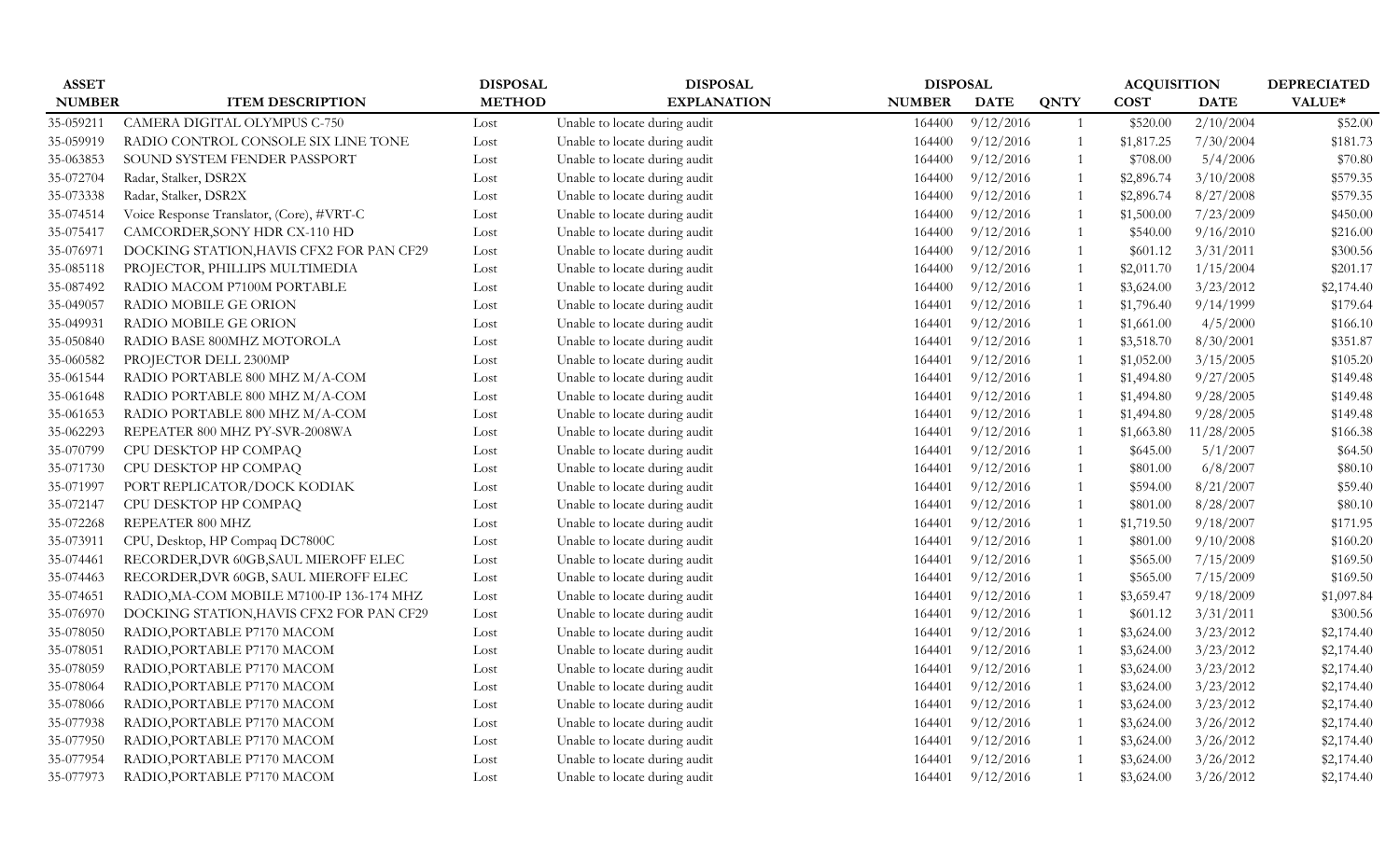| <b>NUMBER</b><br><b>METHOD</b><br><b>ITEM DESCRIPTION</b><br><b>EXPLANATION</b><br><b>NUMBER</b><br><b>DATE</b><br><b>COST</b><br><b>DATE</b><br>VALUE*<br><b>QNTY</b><br>RADIO, PORTABLE P7170 MACOM<br>Unable to locate during audit<br>9/12/2016<br>3/26/2012<br>\$2,174.40<br>164401<br>\$3,624.00<br>Lost<br>$\overline{1}$<br>9/12/2016<br>3/26/2012<br>\$2,174.40<br>RADIO, PORTABLE P7170 MACOM<br>Unable to locate during audit<br>\$3,624.00<br>Lost<br>164401<br>RADIO, PORTABLE P7170 MACOM<br>Unable to locate during audit<br>9/12/2016<br>3/26/2012<br>\$2,174.40<br>Lost<br>164401<br>\$3,624.00<br>Unable to locate during audit<br>5/5/2014<br>CPU, DELL OPTIPLEX 7010 DESKTOP<br>9/12/2016<br>\$543.07<br>\$678.84<br>Lost<br>164401<br>Unable to locate during audit<br>4/28/2011<br><b>GENERATOR</b><br>9/12/2016<br>\$250.00<br>164401<br>\$500.00<br>Lost<br>Unable to locate during audit<br>5/2/2011<br>RADIO MOTOROLA ARMADILLO HANDHELD<br>9/12/2016<br>\$425.00<br>\$850.00<br>Lost<br>164401<br>Unable to locate during audit<br>8/30/2011<br><b>GENERATOR OUTDOOR POWER</b><br>9/12/2016<br>\$1,228.23<br>\$2,456.46<br>Lost<br>164401<br>Unable to locate during audit<br>CPU DELL OPTIPLEX 7010 MINITOWER<br>9/12/2016<br>11/18/2014<br>\$708.50<br>\$885.62<br>Lost<br>164401<br>Unable to locate during audit<br>CPU DELL OPTIPLEX MINITOWER 790<br>9/12/2016<br>1/23/2012<br>\$536.54<br>164401<br>\$894.24<br>Lost<br>Unable to locate during audit<br>5/14/2014<br>TRANSMITTER VIDEO HDMI C2G VGA STEREO<br>9/12/2016<br>\$725.00<br>\$580.00<br>164401<br>Lost<br>Unable to locate during audit<br>CPU MICROSOFT SURFACE PRO<br>9/12/2016<br>\$1,322.35<br>7/16/2014<br>\$1,057.88<br>164401<br>Lost<br>CPU DELL OPTIPLEX 9010<br>Unable to locate during audit<br>9/12/2016<br>6/19/2013<br>\$1,122.16<br>\$785.51<br>164401<br>Lost<br>CAMERA BODY CAM KIT HD<br>Unable to locate during audit<br>9/12/2016<br>\$428.95<br>3/31/2015<br>\$386.06<br>Lost<br>164401<br><b>CAMERA BODY DVR</b><br>Unable to locate during audit<br>164401<br>9/12/2016<br>\$860.00<br>9/29/2009<br>\$258.00<br>Lost<br>100<br>\$178,885.62<br>\$65,387.76<br><b>Public Service Commission (36)</b><br>IPHONE 5S W/OTTER BOX DEFENDER CASE<br>Theft from auto located at employee residence<br>160336 10/19/2015<br>\$238.00<br>1/13/2014<br>\$190.40<br>Stolen<br>\$190.40<br>\$238.00<br>-1<br>Department of Revenue (40)<br>DELL LATITUDE E6530 LAPTOP<br>Item in trunk of personal vehicle which was stolen<br>11/9/2015<br>5/3/2013<br>\$958.27<br>40-083055<br>Stolen<br>160674<br>\$1,368.96<br>Theft of property from vehicle during training class<br>8/4/2010<br>40-081337<br>DELL LATITUDE E6510 LAPTOP<br>161598<br>2/2/2016<br>\$477.60<br>Stolen<br>\$1,194.01<br>Vehicle burglary from personal vehicle<br>6/3/2015<br>40-084445<br>Venue 11 Pro (7130) i5 4600Y/10.8"TouchDisplay<br>Stolen<br>3/7/2016<br>\$1,220.14<br>162085<br>\$1,355.71<br>AT&T APPLE iPHONE 5<br>Crushed and disposed of with salvage items<br>9/21/2016<br>\$199.99<br>10/7/2013<br>\$139.99<br>Destroyed<br>164361<br>$\Delta$<br>\$4,118.67<br>\$2,796.01<br>Retirement Systems of Alabama (42)<br><b>IPAD</b><br>42-007876<br>Stolen<br>Left in seat pocket of airline by employee<br>4/20/2016<br>\$470.96<br>10/29/2014<br>\$376.77<br>162409<br>Totals<br>\$470.96<br>\$376.77<br>$\overline{\mathbf{1}}$<br>Secretary of State (43)<br>HP Probook 650 Laptop<br>Theft from employee vehicle<br>6/20/2016<br>1/27/2015<br>Stolen<br>163318<br>\$806.39<br>\$725.75<br>\$725.75<br>\$806.39<br>$\overline{1}$ | <b>ASSET</b> | <b>DISPOSAL</b> | <b>DISPOSAL</b> | <b>DISPOSAL</b> |  | <b>ACQUISITION</b> | <b>DEPRECIATED</b> |
|---------------------------------------------------------------------------------------------------------------------------------------------------------------------------------------------------------------------------------------------------------------------------------------------------------------------------------------------------------------------------------------------------------------------------------------------------------------------------------------------------------------------------------------------------------------------------------------------------------------------------------------------------------------------------------------------------------------------------------------------------------------------------------------------------------------------------------------------------------------------------------------------------------------------------------------------------------------------------------------------------------------------------------------------------------------------------------------------------------------------------------------------------------------------------------------------------------------------------------------------------------------------------------------------------------------------------------------------------------------------------------------------------------------------------------------------------------------------------------------------------------------------------------------------------------------------------------------------------------------------------------------------------------------------------------------------------------------------------------------------------------------------------------------------------------------------------------------------------------------------------------------------------------------------------------------------------------------------------------------------------------------------------------------------------------------------------------------------------------------------------------------------------------------------------------------------------------------------------------------------------------------------------------------------------------------------------------------------------------------------------------------------------------------------------------------------------------------------------------------------------------------------------------------------------------------------------------------------------------------------------------------------------------------------------------------------------------------------------------------------------------------------------------------------------------------------------------------------------------------------------------------------------------------------------------------------------------------------------------------------------------------------------------------------------------------------------------------------------------------------------------------------------------------------------------------------------------------------------------------------------------------------------------------------------------------------------------------------------------------------------------------------------------------------------------------------------------------------------------------------------------------------------------------------------------------------------------------------------------------------------------|--------------|-----------------|-----------------|-----------------|--|--------------------|--------------------|
|                                                                                                                                                                                                                                                                                                                                                                                                                                                                                                                                                                                                                                                                                                                                                                                                                                                                                                                                                                                                                                                                                                                                                                                                                                                                                                                                                                                                                                                                                                                                                                                                                                                                                                                                                                                                                                                                                                                                                                                                                                                                                                                                                                                                                                                                                                                                                                                                                                                                                                                                                                                                                                                                                                                                                                                                                                                                                                                                                                                                                                                                                                                                                                                                                                                                                                                                                                                                                                                                                                                                                                                                                                 |              |                 |                 |                 |  |                    |                    |
|                                                                                                                                                                                                                                                                                                                                                                                                                                                                                                                                                                                                                                                                                                                                                                                                                                                                                                                                                                                                                                                                                                                                                                                                                                                                                                                                                                                                                                                                                                                                                                                                                                                                                                                                                                                                                                                                                                                                                                                                                                                                                                                                                                                                                                                                                                                                                                                                                                                                                                                                                                                                                                                                                                                                                                                                                                                                                                                                                                                                                                                                                                                                                                                                                                                                                                                                                                                                                                                                                                                                                                                                                                 | 35-077992    |                 |                 |                 |  |                    |                    |
|                                                                                                                                                                                                                                                                                                                                                                                                                                                                                                                                                                                                                                                                                                                                                                                                                                                                                                                                                                                                                                                                                                                                                                                                                                                                                                                                                                                                                                                                                                                                                                                                                                                                                                                                                                                                                                                                                                                                                                                                                                                                                                                                                                                                                                                                                                                                                                                                                                                                                                                                                                                                                                                                                                                                                                                                                                                                                                                                                                                                                                                                                                                                                                                                                                                                                                                                                                                                                                                                                                                                                                                                                                 | 35-077999    |                 |                 |                 |  |                    |                    |
|                                                                                                                                                                                                                                                                                                                                                                                                                                                                                                                                                                                                                                                                                                                                                                                                                                                                                                                                                                                                                                                                                                                                                                                                                                                                                                                                                                                                                                                                                                                                                                                                                                                                                                                                                                                                                                                                                                                                                                                                                                                                                                                                                                                                                                                                                                                                                                                                                                                                                                                                                                                                                                                                                                                                                                                                                                                                                                                                                                                                                                                                                                                                                                                                                                                                                                                                                                                                                                                                                                                                                                                                                                 | 35-07861     |                 |                 |                 |  |                    |                    |
|                                                                                                                                                                                                                                                                                                                                                                                                                                                                                                                                                                                                                                                                                                                                                                                                                                                                                                                                                                                                                                                                                                                                                                                                                                                                                                                                                                                                                                                                                                                                                                                                                                                                                                                                                                                                                                                                                                                                                                                                                                                                                                                                                                                                                                                                                                                                                                                                                                                                                                                                                                                                                                                                                                                                                                                                                                                                                                                                                                                                                                                                                                                                                                                                                                                                                                                                                                                                                                                                                                                                                                                                                                 | 35-081310    |                 |                 |                 |  |                    |                    |
|                                                                                                                                                                                                                                                                                                                                                                                                                                                                                                                                                                                                                                                                                                                                                                                                                                                                                                                                                                                                                                                                                                                                                                                                                                                                                                                                                                                                                                                                                                                                                                                                                                                                                                                                                                                                                                                                                                                                                                                                                                                                                                                                                                                                                                                                                                                                                                                                                                                                                                                                                                                                                                                                                                                                                                                                                                                                                                                                                                                                                                                                                                                                                                                                                                                                                                                                                                                                                                                                                                                                                                                                                                 | 35-087068    |                 |                 |                 |  |                    |                    |
|                                                                                                                                                                                                                                                                                                                                                                                                                                                                                                                                                                                                                                                                                                                                                                                                                                                                                                                                                                                                                                                                                                                                                                                                                                                                                                                                                                                                                                                                                                                                                                                                                                                                                                                                                                                                                                                                                                                                                                                                                                                                                                                                                                                                                                                                                                                                                                                                                                                                                                                                                                                                                                                                                                                                                                                                                                                                                                                                                                                                                                                                                                                                                                                                                                                                                                                                                                                                                                                                                                                                                                                                                                 | 35-087070    |                 |                 |                 |  |                    |                    |
|                                                                                                                                                                                                                                                                                                                                                                                                                                                                                                                                                                                                                                                                                                                                                                                                                                                                                                                                                                                                                                                                                                                                                                                                                                                                                                                                                                                                                                                                                                                                                                                                                                                                                                                                                                                                                                                                                                                                                                                                                                                                                                                                                                                                                                                                                                                                                                                                                                                                                                                                                                                                                                                                                                                                                                                                                                                                                                                                                                                                                                                                                                                                                                                                                                                                                                                                                                                                                                                                                                                                                                                                                                 | 35-087097    |                 |                 |                 |  |                    |                    |
|                                                                                                                                                                                                                                                                                                                                                                                                                                                                                                                                                                                                                                                                                                                                                                                                                                                                                                                                                                                                                                                                                                                                                                                                                                                                                                                                                                                                                                                                                                                                                                                                                                                                                                                                                                                                                                                                                                                                                                                                                                                                                                                                                                                                                                                                                                                                                                                                                                                                                                                                                                                                                                                                                                                                                                                                                                                                                                                                                                                                                                                                                                                                                                                                                                                                                                                                                                                                                                                                                                                                                                                                                                 | 35-087658    |                 |                 |                 |  |                    |                    |
|                                                                                                                                                                                                                                                                                                                                                                                                                                                                                                                                                                                                                                                                                                                                                                                                                                                                                                                                                                                                                                                                                                                                                                                                                                                                                                                                                                                                                                                                                                                                                                                                                                                                                                                                                                                                                                                                                                                                                                                                                                                                                                                                                                                                                                                                                                                                                                                                                                                                                                                                                                                                                                                                                                                                                                                                                                                                                                                                                                                                                                                                                                                                                                                                                                                                                                                                                                                                                                                                                                                                                                                                                                 | 35-086702    |                 |                 |                 |  |                    |                    |
|                                                                                                                                                                                                                                                                                                                                                                                                                                                                                                                                                                                                                                                                                                                                                                                                                                                                                                                                                                                                                                                                                                                                                                                                                                                                                                                                                                                                                                                                                                                                                                                                                                                                                                                                                                                                                                                                                                                                                                                                                                                                                                                                                                                                                                                                                                                                                                                                                                                                                                                                                                                                                                                                                                                                                                                                                                                                                                                                                                                                                                                                                                                                                                                                                                                                                                                                                                                                                                                                                                                                                                                                                                 | 35-086895    |                 |                 |                 |  |                    |                    |
|                                                                                                                                                                                                                                                                                                                                                                                                                                                                                                                                                                                                                                                                                                                                                                                                                                                                                                                                                                                                                                                                                                                                                                                                                                                                                                                                                                                                                                                                                                                                                                                                                                                                                                                                                                                                                                                                                                                                                                                                                                                                                                                                                                                                                                                                                                                                                                                                                                                                                                                                                                                                                                                                                                                                                                                                                                                                                                                                                                                                                                                                                                                                                                                                                                                                                                                                                                                                                                                                                                                                                                                                                                 | 35-086920    |                 |                 |                 |  |                    |                    |
|                                                                                                                                                                                                                                                                                                                                                                                                                                                                                                                                                                                                                                                                                                                                                                                                                                                                                                                                                                                                                                                                                                                                                                                                                                                                                                                                                                                                                                                                                                                                                                                                                                                                                                                                                                                                                                                                                                                                                                                                                                                                                                                                                                                                                                                                                                                                                                                                                                                                                                                                                                                                                                                                                                                                                                                                                                                                                                                                                                                                                                                                                                                                                                                                                                                                                                                                                                                                                                                                                                                                                                                                                                 | 35-086802    |                 |                 |                 |  |                    |                    |
|                                                                                                                                                                                                                                                                                                                                                                                                                                                                                                                                                                                                                                                                                                                                                                                                                                                                                                                                                                                                                                                                                                                                                                                                                                                                                                                                                                                                                                                                                                                                                                                                                                                                                                                                                                                                                                                                                                                                                                                                                                                                                                                                                                                                                                                                                                                                                                                                                                                                                                                                                                                                                                                                                                                                                                                                                                                                                                                                                                                                                                                                                                                                                                                                                                                                                                                                                                                                                                                                                                                                                                                                                                 | 35-088391    |                 |                 |                 |  |                    |                    |
|                                                                                                                                                                                                                                                                                                                                                                                                                                                                                                                                                                                                                                                                                                                                                                                                                                                                                                                                                                                                                                                                                                                                                                                                                                                                                                                                                                                                                                                                                                                                                                                                                                                                                                                                                                                                                                                                                                                                                                                                                                                                                                                                                                                                                                                                                                                                                                                                                                                                                                                                                                                                                                                                                                                                                                                                                                                                                                                                                                                                                                                                                                                                                                                                                                                                                                                                                                                                                                                                                                                                                                                                                                 | 35-083561    |                 |                 |                 |  |                    |                    |
|                                                                                                                                                                                                                                                                                                                                                                                                                                                                                                                                                                                                                                                                                                                                                                                                                                                                                                                                                                                                                                                                                                                                                                                                                                                                                                                                                                                                                                                                                                                                                                                                                                                                                                                                                                                                                                                                                                                                                                                                                                                                                                                                                                                                                                                                                                                                                                                                                                                                                                                                                                                                                                                                                                                                                                                                                                                                                                                                                                                                                                                                                                                                                                                                                                                                                                                                                                                                                                                                                                                                                                                                                                 | Totals       |                 |                 |                 |  |                    |                    |
|                                                                                                                                                                                                                                                                                                                                                                                                                                                                                                                                                                                                                                                                                                                                                                                                                                                                                                                                                                                                                                                                                                                                                                                                                                                                                                                                                                                                                                                                                                                                                                                                                                                                                                                                                                                                                                                                                                                                                                                                                                                                                                                                                                                                                                                                                                                                                                                                                                                                                                                                                                                                                                                                                                                                                                                                                                                                                                                                                                                                                                                                                                                                                                                                                                                                                                                                                                                                                                                                                                                                                                                                                                 |              |                 |                 |                 |  |                    |                    |
|                                                                                                                                                                                                                                                                                                                                                                                                                                                                                                                                                                                                                                                                                                                                                                                                                                                                                                                                                                                                                                                                                                                                                                                                                                                                                                                                                                                                                                                                                                                                                                                                                                                                                                                                                                                                                                                                                                                                                                                                                                                                                                                                                                                                                                                                                                                                                                                                                                                                                                                                                                                                                                                                                                                                                                                                                                                                                                                                                                                                                                                                                                                                                                                                                                                                                                                                                                                                                                                                                                                                                                                                                                 |              |                 |                 |                 |  |                    |                    |
|                                                                                                                                                                                                                                                                                                                                                                                                                                                                                                                                                                                                                                                                                                                                                                                                                                                                                                                                                                                                                                                                                                                                                                                                                                                                                                                                                                                                                                                                                                                                                                                                                                                                                                                                                                                                                                                                                                                                                                                                                                                                                                                                                                                                                                                                                                                                                                                                                                                                                                                                                                                                                                                                                                                                                                                                                                                                                                                                                                                                                                                                                                                                                                                                                                                                                                                                                                                                                                                                                                                                                                                                                                 | 36-006063    |                 |                 |                 |  |                    |                    |
|                                                                                                                                                                                                                                                                                                                                                                                                                                                                                                                                                                                                                                                                                                                                                                                                                                                                                                                                                                                                                                                                                                                                                                                                                                                                                                                                                                                                                                                                                                                                                                                                                                                                                                                                                                                                                                                                                                                                                                                                                                                                                                                                                                                                                                                                                                                                                                                                                                                                                                                                                                                                                                                                                                                                                                                                                                                                                                                                                                                                                                                                                                                                                                                                                                                                                                                                                                                                                                                                                                                                                                                                                                 | Totals       |                 |                 |                 |  |                    |                    |
|                                                                                                                                                                                                                                                                                                                                                                                                                                                                                                                                                                                                                                                                                                                                                                                                                                                                                                                                                                                                                                                                                                                                                                                                                                                                                                                                                                                                                                                                                                                                                                                                                                                                                                                                                                                                                                                                                                                                                                                                                                                                                                                                                                                                                                                                                                                                                                                                                                                                                                                                                                                                                                                                                                                                                                                                                                                                                                                                                                                                                                                                                                                                                                                                                                                                                                                                                                                                                                                                                                                                                                                                                                 |              |                 |                 |                 |  |                    |                    |
|                                                                                                                                                                                                                                                                                                                                                                                                                                                                                                                                                                                                                                                                                                                                                                                                                                                                                                                                                                                                                                                                                                                                                                                                                                                                                                                                                                                                                                                                                                                                                                                                                                                                                                                                                                                                                                                                                                                                                                                                                                                                                                                                                                                                                                                                                                                                                                                                                                                                                                                                                                                                                                                                                                                                                                                                                                                                                                                                                                                                                                                                                                                                                                                                                                                                                                                                                                                                                                                                                                                                                                                                                                 |              |                 |                 |                 |  |                    |                    |
|                                                                                                                                                                                                                                                                                                                                                                                                                                                                                                                                                                                                                                                                                                                                                                                                                                                                                                                                                                                                                                                                                                                                                                                                                                                                                                                                                                                                                                                                                                                                                                                                                                                                                                                                                                                                                                                                                                                                                                                                                                                                                                                                                                                                                                                                                                                                                                                                                                                                                                                                                                                                                                                                                                                                                                                                                                                                                                                                                                                                                                                                                                                                                                                                                                                                                                                                                                                                                                                                                                                                                                                                                                 |              |                 |                 |                 |  |                    |                    |
|                                                                                                                                                                                                                                                                                                                                                                                                                                                                                                                                                                                                                                                                                                                                                                                                                                                                                                                                                                                                                                                                                                                                                                                                                                                                                                                                                                                                                                                                                                                                                                                                                                                                                                                                                                                                                                                                                                                                                                                                                                                                                                                                                                                                                                                                                                                                                                                                                                                                                                                                                                                                                                                                                                                                                                                                                                                                                                                                                                                                                                                                                                                                                                                                                                                                                                                                                                                                                                                                                                                                                                                                                                 |              |                 |                 |                 |  |                    |                    |
|                                                                                                                                                                                                                                                                                                                                                                                                                                                                                                                                                                                                                                                                                                                                                                                                                                                                                                                                                                                                                                                                                                                                                                                                                                                                                                                                                                                                                                                                                                                                                                                                                                                                                                                                                                                                                                                                                                                                                                                                                                                                                                                                                                                                                                                                                                                                                                                                                                                                                                                                                                                                                                                                                                                                                                                                                                                                                                                                                                                                                                                                                                                                                                                                                                                                                                                                                                                                                                                                                                                                                                                                                                 |              |                 |                 |                 |  |                    |                    |
|                                                                                                                                                                                                                                                                                                                                                                                                                                                                                                                                                                                                                                                                                                                                                                                                                                                                                                                                                                                                                                                                                                                                                                                                                                                                                                                                                                                                                                                                                                                                                                                                                                                                                                                                                                                                                                                                                                                                                                                                                                                                                                                                                                                                                                                                                                                                                                                                                                                                                                                                                                                                                                                                                                                                                                                                                                                                                                                                                                                                                                                                                                                                                                                                                                                                                                                                                                                                                                                                                                                                                                                                                                 | 40-083618    |                 |                 |                 |  |                    |                    |
|                                                                                                                                                                                                                                                                                                                                                                                                                                                                                                                                                                                                                                                                                                                                                                                                                                                                                                                                                                                                                                                                                                                                                                                                                                                                                                                                                                                                                                                                                                                                                                                                                                                                                                                                                                                                                                                                                                                                                                                                                                                                                                                                                                                                                                                                                                                                                                                                                                                                                                                                                                                                                                                                                                                                                                                                                                                                                                                                                                                                                                                                                                                                                                                                                                                                                                                                                                                                                                                                                                                                                                                                                                 | Totals       |                 |                 |                 |  |                    |                    |
|                                                                                                                                                                                                                                                                                                                                                                                                                                                                                                                                                                                                                                                                                                                                                                                                                                                                                                                                                                                                                                                                                                                                                                                                                                                                                                                                                                                                                                                                                                                                                                                                                                                                                                                                                                                                                                                                                                                                                                                                                                                                                                                                                                                                                                                                                                                                                                                                                                                                                                                                                                                                                                                                                                                                                                                                                                                                                                                                                                                                                                                                                                                                                                                                                                                                                                                                                                                                                                                                                                                                                                                                                                 |              |                 |                 |                 |  |                    |                    |
|                                                                                                                                                                                                                                                                                                                                                                                                                                                                                                                                                                                                                                                                                                                                                                                                                                                                                                                                                                                                                                                                                                                                                                                                                                                                                                                                                                                                                                                                                                                                                                                                                                                                                                                                                                                                                                                                                                                                                                                                                                                                                                                                                                                                                                                                                                                                                                                                                                                                                                                                                                                                                                                                                                                                                                                                                                                                                                                                                                                                                                                                                                                                                                                                                                                                                                                                                                                                                                                                                                                                                                                                                                 |              |                 |                 |                 |  |                    |                    |
|                                                                                                                                                                                                                                                                                                                                                                                                                                                                                                                                                                                                                                                                                                                                                                                                                                                                                                                                                                                                                                                                                                                                                                                                                                                                                                                                                                                                                                                                                                                                                                                                                                                                                                                                                                                                                                                                                                                                                                                                                                                                                                                                                                                                                                                                                                                                                                                                                                                                                                                                                                                                                                                                                                                                                                                                                                                                                                                                                                                                                                                                                                                                                                                                                                                                                                                                                                                                                                                                                                                                                                                                                                 |              |                 |                 |                 |  |                    |                    |
|                                                                                                                                                                                                                                                                                                                                                                                                                                                                                                                                                                                                                                                                                                                                                                                                                                                                                                                                                                                                                                                                                                                                                                                                                                                                                                                                                                                                                                                                                                                                                                                                                                                                                                                                                                                                                                                                                                                                                                                                                                                                                                                                                                                                                                                                                                                                                                                                                                                                                                                                                                                                                                                                                                                                                                                                                                                                                                                                                                                                                                                                                                                                                                                                                                                                                                                                                                                                                                                                                                                                                                                                                                 |              |                 |                 |                 |  |                    |                    |
|                                                                                                                                                                                                                                                                                                                                                                                                                                                                                                                                                                                                                                                                                                                                                                                                                                                                                                                                                                                                                                                                                                                                                                                                                                                                                                                                                                                                                                                                                                                                                                                                                                                                                                                                                                                                                                                                                                                                                                                                                                                                                                                                                                                                                                                                                                                                                                                                                                                                                                                                                                                                                                                                                                                                                                                                                                                                                                                                                                                                                                                                                                                                                                                                                                                                                                                                                                                                                                                                                                                                                                                                                                 |              |                 |                 |                 |  |                    |                    |
|                                                                                                                                                                                                                                                                                                                                                                                                                                                                                                                                                                                                                                                                                                                                                                                                                                                                                                                                                                                                                                                                                                                                                                                                                                                                                                                                                                                                                                                                                                                                                                                                                                                                                                                                                                                                                                                                                                                                                                                                                                                                                                                                                                                                                                                                                                                                                                                                                                                                                                                                                                                                                                                                                                                                                                                                                                                                                                                                                                                                                                                                                                                                                                                                                                                                                                                                                                                                                                                                                                                                                                                                                                 | 43-002062    |                 |                 |                 |  |                    |                    |
|                                                                                                                                                                                                                                                                                                                                                                                                                                                                                                                                                                                                                                                                                                                                                                                                                                                                                                                                                                                                                                                                                                                                                                                                                                                                                                                                                                                                                                                                                                                                                                                                                                                                                                                                                                                                                                                                                                                                                                                                                                                                                                                                                                                                                                                                                                                                                                                                                                                                                                                                                                                                                                                                                                                                                                                                                                                                                                                                                                                                                                                                                                                                                                                                                                                                                                                                                                                                                                                                                                                                                                                                                                 | Totals       |                 |                 |                 |  |                    |                    |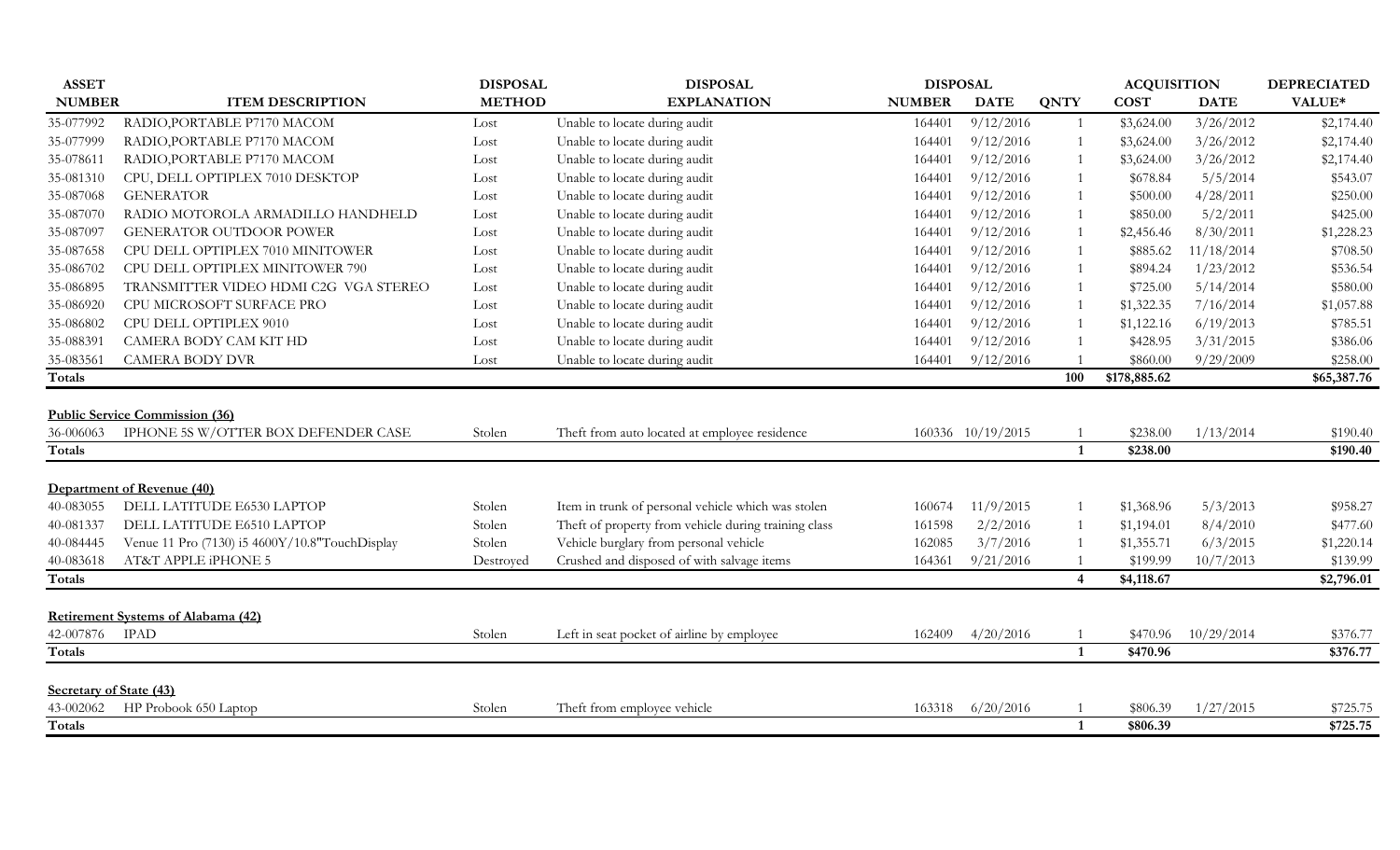| <b>ASSET</b>           |                                               | <b>DISPOSAL</b>        | <b>DISPOSAL</b>                                   | <b>DISPOSAL</b>  |             |                | <b>ACQUISITION</b> |             | <b>DEPRECIATED</b>  |
|------------------------|-----------------------------------------------|------------------------|---------------------------------------------------|------------------|-------------|----------------|--------------------|-------------|---------------------|
| <b>NUMBER</b>          | <b>ITEM DESCRIPTION</b>                       | <b>METHOD</b>          | <b>EXPLANATION</b>                                | <b>NUMBER</b>    | <b>DATE</b> | <b>QNTY</b>    | <b>COST</b>        | <b>DATE</b> | VALUE*              |
|                        | <b>ALABAMA STATE PORT AUTHORITY (47)</b>      |                        |                                                   |                  |             |                |                    |             |                     |
| 47-008816              | 5500A SOCKET SET                              | Stolen                 | Burglary from lockers in warehouse                | 162690           | 4/21/2016   |                | \$525.00           | 12/1/1988   | \$52.50             |
| 47-011868              | SCALE, NEEDLE LASAN CP-0456                   | Stolen                 | Burglary from lockers in warehouse                | 162690           | 4/21/2016   | $\overline{1}$ | \$685.00           | 5/1/1998    | \$68.50             |
| 47-033852              | <b>MOBILE RADIO</b>                           | Lost                   | Unable to locate during internal audit            | 164470           | 9/19/2016   |                | \$600.00           | 8/22/2009   | \$180.00            |
| 47-033973              | PORTABLE RADIO                                | Lost                   | Unable to locate during internal audit            | 164470           | 9/19/2016   |                | \$789.50           | 3/26/2010   | \$315.80            |
| 47-034046              | PORTABLE RADIO                                | Lost                   | Unable to locate during internal audit            | 164470           | 9/19/2016   |                | \$638.00           | 12/21/2010  | \$255.20            |
| 47-033877              | PORTABLE RADIO                                | Lost                   | Unable to locate during internal audit            | 164530           | 9/27/2016   |                | \$2,309.65         | 5/14/2009   | \$692.90            |
| 47-033978              | <b>GAS DETECTOR</b>                           | Lost                   | Unable to locate during internal audit            | 164530           | 9/27/2016   |                | \$1,350.00         | 2/3/2010    | \$540.00            |
| Totals                 |                                               |                        |                                                   |                  |             | 7              | \$6,897.15         |             | \$2,104.90          |
|                        | <b>Securities Commission (49)</b>             |                        |                                                   |                  |             |                |                    |             |                     |
| 49-002073              | 2013 Dodge Charger                            | Destroyed              | Totaled in MVA                                    | 164512           | 9/29/2016   |                | \$22,467.00        | 4/26/2013   | \$15,726.90         |
| Totals                 |                                               |                        |                                                   |                  |             | $\overline{1}$ | \$22,467.00        |             | \$15,726.90         |
|                        | Department of Conservation-Parks (54)         |                        |                                                   |                  |             |                |                    |             |                     |
|                        | SHOTGUN REMINGTON 12 GAUGE                    |                        | Forced entry vehicle burglary                     |                  | 12/8/2015   |                | \$255.00           | 6/15/1991   |                     |
| 54-021480<br>54-081785 | RIFLE ROCK RIVER AR1256 HOLOGRAPH SIGHT       | Stolen<br>Stolen       | Forced entry vehicle burglary                     | 161125<br>161125 | 12/8/2015   |                | \$1,527.80         | 11/18/2009  | \$25.50<br>\$458.34 |
| 54-094054              | RADAR FLIR THERMAL IMAGING                    | Stolen                 | Forced entry vehicle burglary                     | 161125           | 12/8/2015   |                | \$7,783.60         | 1/18/2012   | \$4,670.16          |
| 54-095568              | MICROPHONE LAVALIER BODY PA                   | Stolen                 | Burglary from Gulf State Park                     |                  | 6/23/2016   |                | \$795.00           | 3/1/2012    | \$477.00            |
| 54-079604              | RECORDER VIDEO DIGITAL MULTIPLEX              |                        | Damaged during storm - scrap on site              | 163264<br>163265 | 6/23/2016   |                | \$2,234.00         | 7/24/2009   | \$670.20            |
| 54-095630              | STORAGESHED RUBBERMAID                        | Destroyed<br>Destroyed | Damaged during storm - scrap on site              | 163265           | 6/23/2016   |                | \$521.55           | 6/11/2013   | \$365.09            |
| 54-083317              | WINCH WARN WITH MOUNT (ON ATV)                | Stolen                 | Burglary from work site                           | 163677           | 7/6/2016    |                | \$603.00           | 2/2/2006    | \$60.30             |
| 54-083486              | TRAILER UTILITY 83"X16' 2 AXLES 2008          | Stolen                 | Burglary from work site                           | 163677           | 7/6/2016    |                | \$1,887.50         | 7/9/2007    | \$188.75            |
| 54-091013              | ATV, MULE, KAWASAKI                           | Stolen                 | Burglary from work site                           | 163677           | 7/6/2016    |                | \$7,399.00         | 1/18/2011   | \$3,699.50          |
| Totals                 |                                               |                        |                                                   |                  |             | 9              | \$23,006.45        |             | \$10,614.84         |
|                        |                                               |                        |                                                   |                  |             |                |                    |             |                     |
|                        | <b>Department of Forensic Sciences (61)</b>   |                        |                                                   |                  |             |                |                    |             |                     |
| 61-009010              | SAMPLE EVAP APPARATUS (HOLD 48 TEST TUBES)    | Lost                   | Unable to locate during internal audit            | 163887           | 9/27/2016   |                | \$7,500.00         | 10/30/2006  | \$750.00            |
| 61-009044              | <b>COMPUTER DESKTOP</b>                       | Lost                   | Unable to locate during internal audit            | 163887           | 9/27/2016   |                | \$801.00           | 12/20/2006  | \$80.10             |
| 61-011232              | DISK DRIVE (CPU PORTION OF DESK TOP COMPUTER) | Lost                   | Unable to locate during internal audit            | 163887           | 9/27/2016   |                | \$11,361.00        | 3/1/1997    | \$1,136.10          |
| 61-003675              | <b>CREDENZA 3/4 PANEL</b>                     | Destroyed              | Destroyed during renovation, biohazard item       | 163950           | 9/8/2016    |                | \$519.00           | 10/15/1983  | \$51.90             |
| 61-010195              | <b>CHAIR SIDE</b>                             | Destroyed              | Destroyed during renovation, biohazard item       | 163950           | 9/8/2016    |                | \$524.68           | 1/18/2010   | \$209.87            |
| 61-010359              | TABLE AUTOPSY                                 | Destroyed              | Biohazard item                                    | 163951           | 9/8/2016    |                | \$1,701.67         | 8/30/2010   | \$680.67            |
| 61-009284              | <b>CAMERA DIGITAL</b>                         | Stolen                 | Theft of property                                 | 164111           | 8/9/2016    |                | \$1,418.00         | 8/9/2007    | \$141.80            |
| 61-010286              | CAMERA DIGITAL (BODY) NIKON                   | Stolen                 | Theft of property                                 | 164111           | 8/9/2016    |                | \$1,244.00         | 6/1/2010    | \$497.60            |
| 61-010939              | SAW AUTOPSY 115V                              | Lost                   | Item inadvertently discarded with biohazard trash | 164480           | 9/19/2016   |                | \$850.00           | 2/12/2012   | \$510.00            |
| <b>Totals</b>          |                                               |                        |                                                   |                  |             | -9             | \$25,919.35        |             | \$4,058.04          |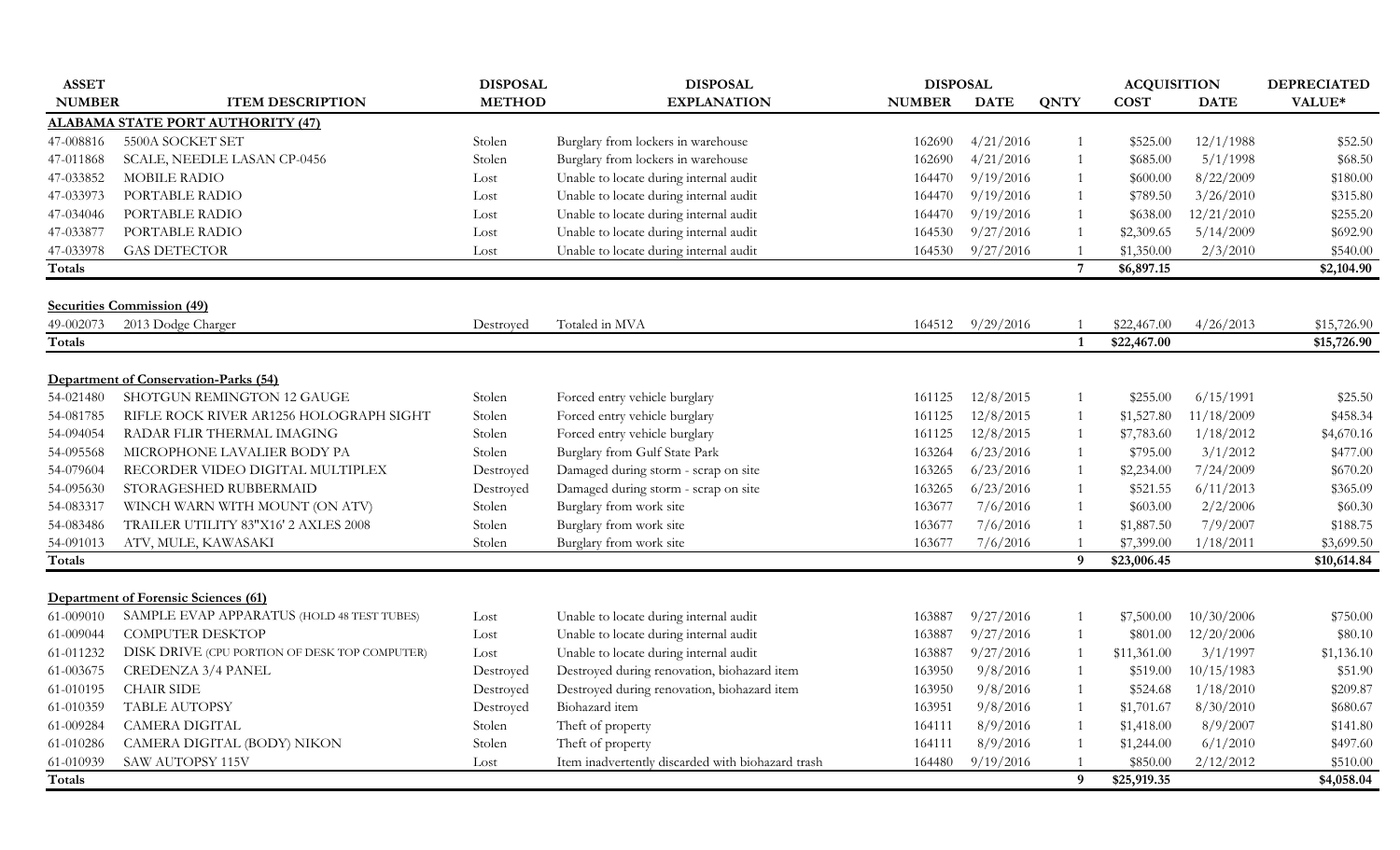| <b>ASSET</b>                |                                                | <b>DISPOSAL</b> | <b>DISPOSAL</b>                                   | <b>DISPOSAL</b> |                   |                 | <b>ACQUISITION</b> |             | <b>DEPRECIATED</b> |
|-----------------------------|------------------------------------------------|-----------------|---------------------------------------------------|-----------------|-------------------|-----------------|--------------------|-------------|--------------------|
| <b>NUMBER</b>               | <b>ITEM DESCRIPTION</b>                        | <b>METHOD</b>   | <b>EXPLANATION</b>                                | <b>NUMBER</b>   | <b>DATE</b>       | <b>QNTY</b>     | <b>COST</b>        | <b>DATE</b> | VALUE*             |
|                             |                                                |                 |                                                   |                 |                   |                 |                    |             |                    |
| ADECA(64)                   |                                                |                 |                                                   |                 |                   |                 |                    |             |                    |
| 64-006929                   | Wireless Scanner                               | Lost            | Obsolete item inadvertently discarded or recycled | 161823          | 2/17/2016         |                 | \$950.00           | 4/20/2011   | \$475.00           |
| 64-007010                   | Apple IPAD 3                                   | Lost            | Obsolete item inadvertently discarded or recycled | 161823          | 2/17/2016         |                 | \$790.00           | 5/30/2012   | \$474.00           |
| <b>Totals</b>               |                                                |                 |                                                   |                 |                   | $\overline{2}$  | \$1,740.00         |             | \$949.00           |
|                             | <b>Finance Building Authority (70)</b>         |                 |                                                   |                 |                   |                 |                    |             |                    |
| 70-000682                   | <b>BUFFER/POLISHER</b>                         | Stolen          | Burglary from First White House                   | 163870          | 7/20/2016         |                 | \$749.00           | 6/17/2005   | \$74.90            |
| Totals                      |                                                |                 |                                                   |                 |                   | $\mathbf{1}$    | \$749.00           |             | \$74.90            |
|                             | Alabama Public Television (73)                 |                 |                                                   |                 |                   |                 |                    |             |                    |
| 73-101254                   | PULSE DISTRIBUTION-CLOCK SPQ                   | Destroyed       | Lightning damage from storm                       |                 | 160783 11/19/2015 |                 | \$17,386.84        | 4/26/2007   | \$1,738.68         |
| 73-101571                   | TV-SAMSUNG 55" LED-LCD HDTV                    | Destroyed       | Lightning damage from storm                       |                 | 160783 11/19/2015 |                 | \$2,393.99         | 5/27/2010   | \$957.60           |
| 73-240421                   | REMOTE ALARM TERMINAL                          | Destroyed       | Lightning damage from storm                       | 163612          | 6/30/2016         |                 | \$5,731.00         | 1/18/2011   | \$2,865.50         |
| Totals                      |                                                |                 |                                                   |                 |                   | 3 <sup>1</sup>  | \$25,511.83        |             | \$5,561.78         |
|                             |                                                |                 |                                                   |                 |                   |                 |                    |             |                    |
|                             | Alabama Dept. of Environmental Management (74) |                 |                                                   |                 |                   |                 |                    |             |                    |
| 74-015463                   | <b>EDGER LAWN</b>                              | Stolen          | Stolen from work site while unattended            |                 | 160319 10/19/2015 | $\overline{1}$  | \$419.95           | 7/19/2006   | \$42.00            |
| 74-007302                   | <b>BOAT 18' SHOCKER</b>                        | Stolen          | Theft of property from marina storage area        | 162681          | 4/19/2016         | $\mathbf{1}$    | \$4,112.00         | 7/15/1992   | \$411.20           |
| 74-007305                   | <b>TRAILER BOAT</b>                            | Stolen          | Theft of property from marina storage area        | 162681          | 4/19/2016         |                 | \$1,824.00         | 7/15/1992   | \$182.40           |
| 74-016452                   | MOTOR BOAT 75 HP OUTBOARD                      | Stolen          | Theft of property from marina storage area        | 162681          | 4/19/2016         |                 | \$8,800.00         | 6/20/2008   | \$1,760.00         |
| Totals                      |                                                |                 |                                                   |                 |                   | 4               | \$15,155.95        |             | \$2,395.60         |
|                             | <b>Historical Commission (88)</b>              |                 |                                                   |                 |                   |                 |                    |             |                    |
| 88-005996                   | LENS, CAMERA F/1.4, NIKKOR                     | Lost            | Unable to locate following employee retirement    | 162629          | 4/14/2016         |                 | \$258.00           | 6/15/1988   | \$25.80            |
| 88-08421G                   | NIKON DYO DIGITAL CAMERA                       | Lost            | Unable to locate following employee retirement    | 162629          | 4/14/2016         | 1               | \$490.00           | 9/30/2009   | \$147.00           |
| 88-008915                   | TABORET, BLACK ROVER                           | Lost            | Unable to locate                                  | 164159          | 8/12/2016         | $\mathbf{1}$    | \$149.95           | 8/15/1992   | \$15.00            |
| 88-06502G                   | TELEPHONE ANSWERING MACHINE                    | Lost            | Unable to locate                                  | 164159          | 8/12/2016         |                 | \$238.00           | 10/1/2003   | \$23.80            |
|                             | 88-DG0026 MICROWAVE CART OR TYPEWRITER TABLE   | Lost            | Unable to locate at Dowe House                    | 164294          | 8/26/2016         |                 | \$125.00           | 9/1/2009    | \$37.50            |
| Totals                      |                                                |                 |                                                   |                 |                   | $5\phantom{.0}$ | \$1,260.95         |             | \$249.10           |
| <b>Medicaid Agency (89)</b> |                                                |                 |                                                   |                 |                   |                 |                    |             |                    |
| 89-013610                   | PROJECTOR, DATA, ACER PD525 DLP                | Lost            | Missing from locked classroom                     |                 | 160320 10/19/2015 |                 | \$810.02           | 12/29/2005  | \$81.00            |
| 89-017579                   | TABLET, PERSONAL COMPUTER, FUJITSU T900        | Lost            | Unable to locate                                  | 163206          | 6/10/2016         |                 | \$1,743.50         | 9/2/2010    | \$697.40           |
| Totals                      |                                                |                 |                                                   |                 |                   | $\mathbf{2}$    | \$2,553.52         |             | \$778.40           |
|                             |                                                |                 |                                                   |                 |                   |                 |                    |             |                    |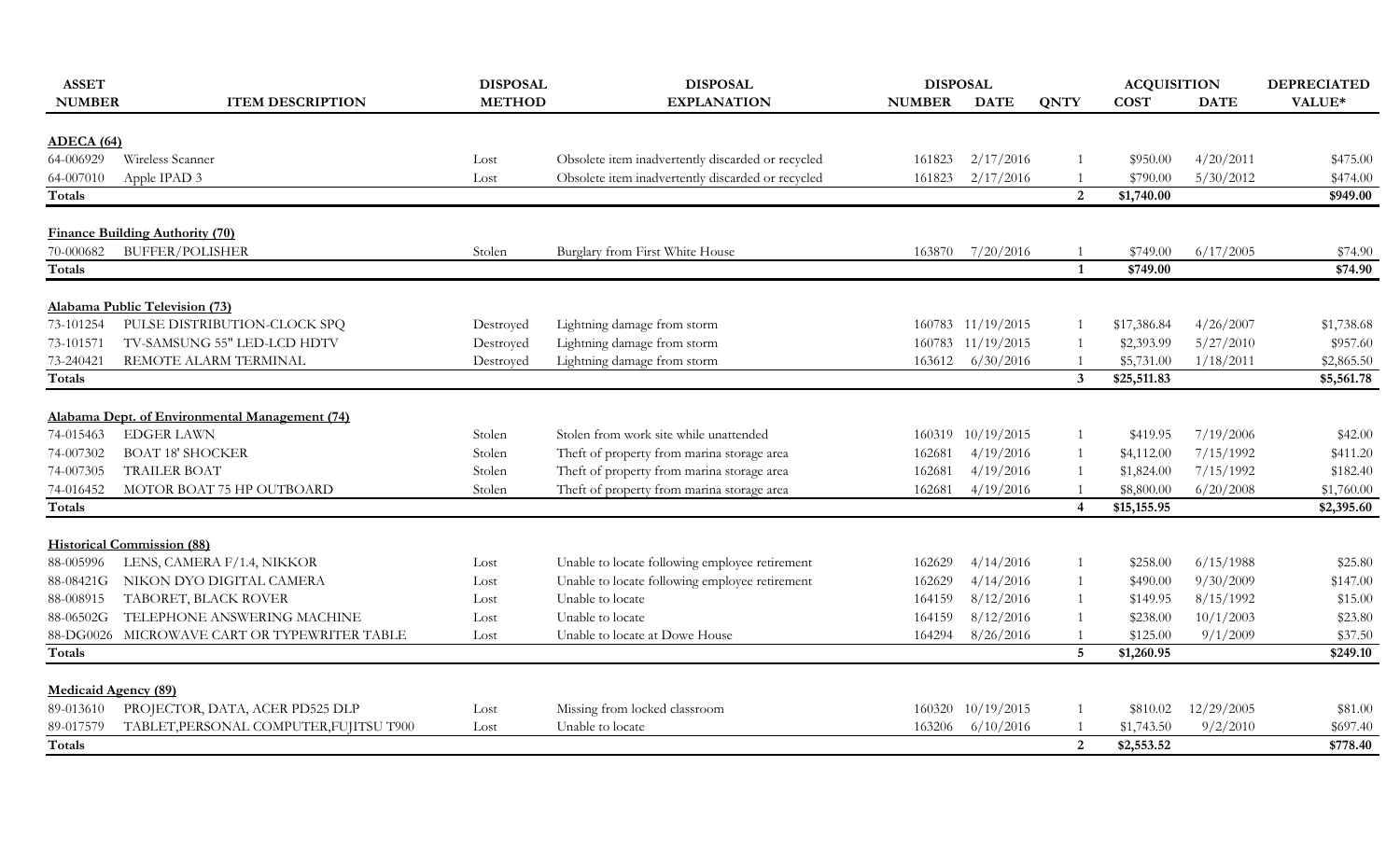| Children's Trust Fund (90)<br>90-000312 IPHONE<br>Lost during training class<br>162777<br>5/2/2016<br>\$433.00<br>7/28/2015<br>Lost<br>\$433.00<br>Totals<br>Alabama Space & Rocket Center (92)<br>PRINTER, LASER JET<br>11/9/2015<br>92-008454<br>Unable to locate after exhibit removal<br>8/24/2000<br>\$153.00<br>Lost<br>160594<br>\$1,530.00<br>$\mathbf{1}$<br>11/9/2015<br>Computer laptop<br>Unable to locate after exhibit removal<br>12/19/2013<br>\$350.00<br>92-010699<br>160594<br>\$500.00<br>Lost<br>$\mathbf{1}$<br><b>COMPUTER</b><br>Fire in exhibit hall<br>11/9/2015<br>2/5/2003<br>92-008723<br>\$958.00<br>Destroyed<br>160633<br>1<br><b>COMPUTER</b><br>11/9/2015<br>92-008728<br>Fire in exhibit hall<br>\$958.00<br>2/5/2003<br>Destroyed<br>160633<br>1<br>92-008743<br><b>COMPUTER</b><br>11/9/2015<br>\$737.00<br>2/5/2003<br>Destroyed<br>Fire in exhibit hall<br>160633<br>$\mathbf{1}$<br>92-008746<br><b>COMPUTER</b><br>11/9/2015<br>2/5/2003<br>Fire in exhibit hall<br>160633<br>\$737.00<br>Destroyed<br>1<br>11/9/2015<br>92-008750<br><b>COMPUTER</b><br>Fire in exhibit hall<br>160633<br>\$737.00<br>2/5/2003<br>Destroyed<br>1<br>92-008751<br><b>COMPUTER</b><br>11/9/2015<br>2/5/2003<br>Fire in exhibit hall<br>160633<br>\$737.00<br>Destroyed<br>$\mathbf{1}$<br><b>COMPUTER</b><br>11/9/2015<br>92-008759<br>Fire in exhibit hall<br>2/5/2003<br>Destroyed<br>160633<br>\$737.00<br>1<br><b>COMPUTER</b><br>11/9/2015<br>3/4/2003<br>92-008877<br>Fire in exhibit hall<br>\$737.00<br>Destroyed<br>160633<br>1<br>11/9/2015<br>92-008981<br><b>COMPUTER</b><br>Fire in exhibit hall<br>2/11/2004<br>Destroyed<br>160633<br>\$989.00<br>1<br><b>COMPUTER</b><br>Fire in exhibit hall<br>11/9/2015<br>12/7/2004<br>92-009093<br>160633<br>\$825.00<br>Destroyed<br>1<br>11/9/2015<br>92-009202<br>COMPUTER, LAPTOP<br>Fire in exhibit hall<br>6/2/2005<br>Destroyed<br>160633<br>\$1,611.90<br>1<br>92-009572<br>11/9/2015<br>4/11/2007<br>\$217.13<br><b>PRINTER</b><br>Fire in exhibit hall<br>160633<br>\$2,171.25<br>Destroyed<br>$\mathbf{1}$<br>11/9/2015<br>92-009884<br><b>COMPUTER</b><br>Fire in exhibit hall<br>\$500.00<br>9/12/2008<br>Destroyed<br>160633<br>$\overline{1}$<br>11/9/2015<br>10/10/2008<br>92-009968<br><b>COMPUTER</b><br>Fire in exhibit hall<br>160633<br>\$500.00<br>\$100.00<br>Destroyed<br>$\overline{1}$<br>11/9/2015<br>Fire in exhibit hall<br>160633<br>1/22/2010<br>92-010146<br>ROVER, SURVEYOR 1<br>Destroyed<br>\$508.50<br>$\overline{1}$<br>Fire in exhibit hall<br>12/1/2015<br>1/22/2010<br>92-010147<br>ROVER, SURVEYOR 2<br>160951<br>\$508.50<br>\$203.40<br>Destroyed<br>1<br>92-003524<br>Space camp exhibit fire in building<br>161623<br>2/5/2016<br>4/15/1990<br><b>MICROSCOPE</b><br>\$720.00<br>Destroyed<br>1<br>2/5/2016<br>1/1/1993<br>SIMULATOR, MARS ACTIVITY CENTE<br>Space camp exhibit fire in building<br>161623<br>\$5,000.00<br>92-006148<br>Destroyed<br>\$50,000.00<br>-1<br><b>COMPUTER</b><br>Space camp exhibit fire in building<br>2/5/2016<br>1/1/1994<br>92-006387<br>161623<br>\$1,800.00<br>\$180.00<br>Destroyed<br>-1<br>92-007420<br><b>COMPUTER</b><br>Space camp exhibit fire in building<br>161623<br>2/5/2016<br>1/14/1997<br>\$149.50<br>Destroyed<br>\$1,495.00<br>$\overline{1}$<br>Space camp exhibit fire in building<br>2/5/2016<br>3/14/2005<br>\$70.00<br>92-009147<br>PROJECTOR, 3 GUN<br>161623<br>\$700.00<br>Destroyed<br>92-010986<br>Stolen<br>Burglary from locked location<br>5/17/2016<br>11/12/2015<br>\$540.00<br>Generator<br>162533<br>\$600.00<br>24<br><b>Totals</b><br>\$71,297.15<br><b>ADMINISTRATIVE OFFICE OF COURTS (AC)</b><br>AC-020465 LAPTOP<br>8/5/2016<br>Stolen<br>Vehicle burglary while employee out of town<br>164069<br>\$1,064.16<br>3/26/2014<br><b>Totals</b><br>\$1,064.16<br>1 | <b>ASSET</b><br><b>NUMBER</b> | <b>ITEM DESCRIPTION</b> | <b>DISPOSAL</b><br><b>METHOD</b> | <b>DISPOSAL</b><br><b>EXPLANATION</b> | <b>DISPOSAL</b><br><b>NUMBER</b> | <b>DATE</b> | <b>QNTY</b> | <b>ACQUISITION</b><br><b>COST</b> | <b>DATE</b> | <b>DEPRECIATED</b><br>VALUE* |
|------------------------------------------------------------------------------------------------------------------------------------------------------------------------------------------------------------------------------------------------------------------------------------------------------------------------------------------------------------------------------------------------------------------------------------------------------------------------------------------------------------------------------------------------------------------------------------------------------------------------------------------------------------------------------------------------------------------------------------------------------------------------------------------------------------------------------------------------------------------------------------------------------------------------------------------------------------------------------------------------------------------------------------------------------------------------------------------------------------------------------------------------------------------------------------------------------------------------------------------------------------------------------------------------------------------------------------------------------------------------------------------------------------------------------------------------------------------------------------------------------------------------------------------------------------------------------------------------------------------------------------------------------------------------------------------------------------------------------------------------------------------------------------------------------------------------------------------------------------------------------------------------------------------------------------------------------------------------------------------------------------------------------------------------------------------------------------------------------------------------------------------------------------------------------------------------------------------------------------------------------------------------------------------------------------------------------------------------------------------------------------------------------------------------------------------------------------------------------------------------------------------------------------------------------------------------------------------------------------------------------------------------------------------------------------------------------------------------------------------------------------------------------------------------------------------------------------------------------------------------------------------------------------------------------------------------------------------------------------------------------------------------------------------------------------------------------------------------------------------------------------------------------------------------------------------------------------------------------------------------------------------------------------------------------------------------------------------------------------------------------------------------------------------------------------------------------------------------------------------------------------------------------------------------------------------------------------------------------------------------------------------------------------------------------------------------------------------------------------------------------------------------------------------------------------------------------------------------------------------|-------------------------------|-------------------------|----------------------------------|---------------------------------------|----------------------------------|-------------|-------------|-----------------------------------|-------------|------------------------------|
|                                                                                                                                                                                                                                                                                                                                                                                                                                                                                                                                                                                                                                                                                                                                                                                                                                                                                                                                                                                                                                                                                                                                                                                                                                                                                                                                                                                                                                                                                                                                                                                                                                                                                                                                                                                                                                                                                                                                                                                                                                                                                                                                                                                                                                                                                                                                                                                                                                                                                                                                                                                                                                                                                                                                                                                                                                                                                                                                                                                                                                                                                                                                                                                                                                                                                                                                                                                                                                                                                                                                                                                                                                                                                                                                                                                                                                                                  |                               |                         |                                  |                                       |                                  |             |             |                                   |             |                              |
|                                                                                                                                                                                                                                                                                                                                                                                                                                                                                                                                                                                                                                                                                                                                                                                                                                                                                                                                                                                                                                                                                                                                                                                                                                                                                                                                                                                                                                                                                                                                                                                                                                                                                                                                                                                                                                                                                                                                                                                                                                                                                                                                                                                                                                                                                                                                                                                                                                                                                                                                                                                                                                                                                                                                                                                                                                                                                                                                                                                                                                                                                                                                                                                                                                                                                                                                                                                                                                                                                                                                                                                                                                                                                                                                                                                                                                                                  |                               |                         |                                  |                                       |                                  |             |             |                                   |             | \$389.70                     |
|                                                                                                                                                                                                                                                                                                                                                                                                                                                                                                                                                                                                                                                                                                                                                                                                                                                                                                                                                                                                                                                                                                                                                                                                                                                                                                                                                                                                                                                                                                                                                                                                                                                                                                                                                                                                                                                                                                                                                                                                                                                                                                                                                                                                                                                                                                                                                                                                                                                                                                                                                                                                                                                                                                                                                                                                                                                                                                                                                                                                                                                                                                                                                                                                                                                                                                                                                                                                                                                                                                                                                                                                                                                                                                                                                                                                                                                                  |                               |                         |                                  |                                       |                                  |             |             |                                   |             | \$389.70                     |
|                                                                                                                                                                                                                                                                                                                                                                                                                                                                                                                                                                                                                                                                                                                                                                                                                                                                                                                                                                                                                                                                                                                                                                                                                                                                                                                                                                                                                                                                                                                                                                                                                                                                                                                                                                                                                                                                                                                                                                                                                                                                                                                                                                                                                                                                                                                                                                                                                                                                                                                                                                                                                                                                                                                                                                                                                                                                                                                                                                                                                                                                                                                                                                                                                                                                                                                                                                                                                                                                                                                                                                                                                                                                                                                                                                                                                                                                  |                               |                         |                                  |                                       |                                  |             |             |                                   |             |                              |
|                                                                                                                                                                                                                                                                                                                                                                                                                                                                                                                                                                                                                                                                                                                                                                                                                                                                                                                                                                                                                                                                                                                                                                                                                                                                                                                                                                                                                                                                                                                                                                                                                                                                                                                                                                                                                                                                                                                                                                                                                                                                                                                                                                                                                                                                                                                                                                                                                                                                                                                                                                                                                                                                                                                                                                                                                                                                                                                                                                                                                                                                                                                                                                                                                                                                                                                                                                                                                                                                                                                                                                                                                                                                                                                                                                                                                                                                  |                               |                         |                                  |                                       |                                  |             |             |                                   |             |                              |
|                                                                                                                                                                                                                                                                                                                                                                                                                                                                                                                                                                                                                                                                                                                                                                                                                                                                                                                                                                                                                                                                                                                                                                                                                                                                                                                                                                                                                                                                                                                                                                                                                                                                                                                                                                                                                                                                                                                                                                                                                                                                                                                                                                                                                                                                                                                                                                                                                                                                                                                                                                                                                                                                                                                                                                                                                                                                                                                                                                                                                                                                                                                                                                                                                                                                                                                                                                                                                                                                                                                                                                                                                                                                                                                                                                                                                                                                  |                               |                         |                                  |                                       |                                  |             |             |                                   |             |                              |
|                                                                                                                                                                                                                                                                                                                                                                                                                                                                                                                                                                                                                                                                                                                                                                                                                                                                                                                                                                                                                                                                                                                                                                                                                                                                                                                                                                                                                                                                                                                                                                                                                                                                                                                                                                                                                                                                                                                                                                                                                                                                                                                                                                                                                                                                                                                                                                                                                                                                                                                                                                                                                                                                                                                                                                                                                                                                                                                                                                                                                                                                                                                                                                                                                                                                                                                                                                                                                                                                                                                                                                                                                                                                                                                                                                                                                                                                  |                               |                         |                                  |                                       |                                  |             |             |                                   |             |                              |
|                                                                                                                                                                                                                                                                                                                                                                                                                                                                                                                                                                                                                                                                                                                                                                                                                                                                                                                                                                                                                                                                                                                                                                                                                                                                                                                                                                                                                                                                                                                                                                                                                                                                                                                                                                                                                                                                                                                                                                                                                                                                                                                                                                                                                                                                                                                                                                                                                                                                                                                                                                                                                                                                                                                                                                                                                                                                                                                                                                                                                                                                                                                                                                                                                                                                                                                                                                                                                                                                                                                                                                                                                                                                                                                                                                                                                                                                  |                               |                         |                                  |                                       |                                  |             |             |                                   |             | \$95.80                      |
|                                                                                                                                                                                                                                                                                                                                                                                                                                                                                                                                                                                                                                                                                                                                                                                                                                                                                                                                                                                                                                                                                                                                                                                                                                                                                                                                                                                                                                                                                                                                                                                                                                                                                                                                                                                                                                                                                                                                                                                                                                                                                                                                                                                                                                                                                                                                                                                                                                                                                                                                                                                                                                                                                                                                                                                                                                                                                                                                                                                                                                                                                                                                                                                                                                                                                                                                                                                                                                                                                                                                                                                                                                                                                                                                                                                                                                                                  |                               |                         |                                  |                                       |                                  |             |             |                                   |             | \$95.80                      |
|                                                                                                                                                                                                                                                                                                                                                                                                                                                                                                                                                                                                                                                                                                                                                                                                                                                                                                                                                                                                                                                                                                                                                                                                                                                                                                                                                                                                                                                                                                                                                                                                                                                                                                                                                                                                                                                                                                                                                                                                                                                                                                                                                                                                                                                                                                                                                                                                                                                                                                                                                                                                                                                                                                                                                                                                                                                                                                                                                                                                                                                                                                                                                                                                                                                                                                                                                                                                                                                                                                                                                                                                                                                                                                                                                                                                                                                                  |                               |                         |                                  |                                       |                                  |             |             |                                   |             | \$73.70                      |
|                                                                                                                                                                                                                                                                                                                                                                                                                                                                                                                                                                                                                                                                                                                                                                                                                                                                                                                                                                                                                                                                                                                                                                                                                                                                                                                                                                                                                                                                                                                                                                                                                                                                                                                                                                                                                                                                                                                                                                                                                                                                                                                                                                                                                                                                                                                                                                                                                                                                                                                                                                                                                                                                                                                                                                                                                                                                                                                                                                                                                                                                                                                                                                                                                                                                                                                                                                                                                                                                                                                                                                                                                                                                                                                                                                                                                                                                  |                               |                         |                                  |                                       |                                  |             |             |                                   |             | \$73.70                      |
|                                                                                                                                                                                                                                                                                                                                                                                                                                                                                                                                                                                                                                                                                                                                                                                                                                                                                                                                                                                                                                                                                                                                                                                                                                                                                                                                                                                                                                                                                                                                                                                                                                                                                                                                                                                                                                                                                                                                                                                                                                                                                                                                                                                                                                                                                                                                                                                                                                                                                                                                                                                                                                                                                                                                                                                                                                                                                                                                                                                                                                                                                                                                                                                                                                                                                                                                                                                                                                                                                                                                                                                                                                                                                                                                                                                                                                                                  |                               |                         |                                  |                                       |                                  |             |             |                                   |             | \$73.70                      |
|                                                                                                                                                                                                                                                                                                                                                                                                                                                                                                                                                                                                                                                                                                                                                                                                                                                                                                                                                                                                                                                                                                                                                                                                                                                                                                                                                                                                                                                                                                                                                                                                                                                                                                                                                                                                                                                                                                                                                                                                                                                                                                                                                                                                                                                                                                                                                                                                                                                                                                                                                                                                                                                                                                                                                                                                                                                                                                                                                                                                                                                                                                                                                                                                                                                                                                                                                                                                                                                                                                                                                                                                                                                                                                                                                                                                                                                                  |                               |                         |                                  |                                       |                                  |             |             |                                   |             | \$73.70                      |
|                                                                                                                                                                                                                                                                                                                                                                                                                                                                                                                                                                                                                                                                                                                                                                                                                                                                                                                                                                                                                                                                                                                                                                                                                                                                                                                                                                                                                                                                                                                                                                                                                                                                                                                                                                                                                                                                                                                                                                                                                                                                                                                                                                                                                                                                                                                                                                                                                                                                                                                                                                                                                                                                                                                                                                                                                                                                                                                                                                                                                                                                                                                                                                                                                                                                                                                                                                                                                                                                                                                                                                                                                                                                                                                                                                                                                                                                  |                               |                         |                                  |                                       |                                  |             |             |                                   |             | \$73.70                      |
|                                                                                                                                                                                                                                                                                                                                                                                                                                                                                                                                                                                                                                                                                                                                                                                                                                                                                                                                                                                                                                                                                                                                                                                                                                                                                                                                                                                                                                                                                                                                                                                                                                                                                                                                                                                                                                                                                                                                                                                                                                                                                                                                                                                                                                                                                                                                                                                                                                                                                                                                                                                                                                                                                                                                                                                                                                                                                                                                                                                                                                                                                                                                                                                                                                                                                                                                                                                                                                                                                                                                                                                                                                                                                                                                                                                                                                                                  |                               |                         |                                  |                                       |                                  |             |             |                                   |             | \$73.70                      |
|                                                                                                                                                                                                                                                                                                                                                                                                                                                                                                                                                                                                                                                                                                                                                                                                                                                                                                                                                                                                                                                                                                                                                                                                                                                                                                                                                                                                                                                                                                                                                                                                                                                                                                                                                                                                                                                                                                                                                                                                                                                                                                                                                                                                                                                                                                                                                                                                                                                                                                                                                                                                                                                                                                                                                                                                                                                                                                                                                                                                                                                                                                                                                                                                                                                                                                                                                                                                                                                                                                                                                                                                                                                                                                                                                                                                                                                                  |                               |                         |                                  |                                       |                                  |             |             |                                   |             | \$98.90                      |
|                                                                                                                                                                                                                                                                                                                                                                                                                                                                                                                                                                                                                                                                                                                                                                                                                                                                                                                                                                                                                                                                                                                                                                                                                                                                                                                                                                                                                                                                                                                                                                                                                                                                                                                                                                                                                                                                                                                                                                                                                                                                                                                                                                                                                                                                                                                                                                                                                                                                                                                                                                                                                                                                                                                                                                                                                                                                                                                                                                                                                                                                                                                                                                                                                                                                                                                                                                                                                                                                                                                                                                                                                                                                                                                                                                                                                                                                  |                               |                         |                                  |                                       |                                  |             |             |                                   |             | \$82.50                      |
|                                                                                                                                                                                                                                                                                                                                                                                                                                                                                                                                                                                                                                                                                                                                                                                                                                                                                                                                                                                                                                                                                                                                                                                                                                                                                                                                                                                                                                                                                                                                                                                                                                                                                                                                                                                                                                                                                                                                                                                                                                                                                                                                                                                                                                                                                                                                                                                                                                                                                                                                                                                                                                                                                                                                                                                                                                                                                                                                                                                                                                                                                                                                                                                                                                                                                                                                                                                                                                                                                                                                                                                                                                                                                                                                                                                                                                                                  |                               |                         |                                  |                                       |                                  |             |             |                                   |             | \$161.19                     |
|                                                                                                                                                                                                                                                                                                                                                                                                                                                                                                                                                                                                                                                                                                                                                                                                                                                                                                                                                                                                                                                                                                                                                                                                                                                                                                                                                                                                                                                                                                                                                                                                                                                                                                                                                                                                                                                                                                                                                                                                                                                                                                                                                                                                                                                                                                                                                                                                                                                                                                                                                                                                                                                                                                                                                                                                                                                                                                                                                                                                                                                                                                                                                                                                                                                                                                                                                                                                                                                                                                                                                                                                                                                                                                                                                                                                                                                                  |                               |                         |                                  |                                       |                                  |             |             |                                   |             |                              |
|                                                                                                                                                                                                                                                                                                                                                                                                                                                                                                                                                                                                                                                                                                                                                                                                                                                                                                                                                                                                                                                                                                                                                                                                                                                                                                                                                                                                                                                                                                                                                                                                                                                                                                                                                                                                                                                                                                                                                                                                                                                                                                                                                                                                                                                                                                                                                                                                                                                                                                                                                                                                                                                                                                                                                                                                                                                                                                                                                                                                                                                                                                                                                                                                                                                                                                                                                                                                                                                                                                                                                                                                                                                                                                                                                                                                                                                                  |                               |                         |                                  |                                       |                                  |             |             |                                   |             | \$100.00                     |
|                                                                                                                                                                                                                                                                                                                                                                                                                                                                                                                                                                                                                                                                                                                                                                                                                                                                                                                                                                                                                                                                                                                                                                                                                                                                                                                                                                                                                                                                                                                                                                                                                                                                                                                                                                                                                                                                                                                                                                                                                                                                                                                                                                                                                                                                                                                                                                                                                                                                                                                                                                                                                                                                                                                                                                                                                                                                                                                                                                                                                                                                                                                                                                                                                                                                                                                                                                                                                                                                                                                                                                                                                                                                                                                                                                                                                                                                  |                               |                         |                                  |                                       |                                  |             |             |                                   |             |                              |
|                                                                                                                                                                                                                                                                                                                                                                                                                                                                                                                                                                                                                                                                                                                                                                                                                                                                                                                                                                                                                                                                                                                                                                                                                                                                                                                                                                                                                                                                                                                                                                                                                                                                                                                                                                                                                                                                                                                                                                                                                                                                                                                                                                                                                                                                                                                                                                                                                                                                                                                                                                                                                                                                                                                                                                                                                                                                                                                                                                                                                                                                                                                                                                                                                                                                                                                                                                                                                                                                                                                                                                                                                                                                                                                                                                                                                                                                  |                               |                         |                                  |                                       |                                  |             |             |                                   |             | \$203.40                     |
|                                                                                                                                                                                                                                                                                                                                                                                                                                                                                                                                                                                                                                                                                                                                                                                                                                                                                                                                                                                                                                                                                                                                                                                                                                                                                                                                                                                                                                                                                                                                                                                                                                                                                                                                                                                                                                                                                                                                                                                                                                                                                                                                                                                                                                                                                                                                                                                                                                                                                                                                                                                                                                                                                                                                                                                                                                                                                                                                                                                                                                                                                                                                                                                                                                                                                                                                                                                                                                                                                                                                                                                                                                                                                                                                                                                                                                                                  |                               |                         |                                  |                                       |                                  |             |             |                                   |             |                              |
|                                                                                                                                                                                                                                                                                                                                                                                                                                                                                                                                                                                                                                                                                                                                                                                                                                                                                                                                                                                                                                                                                                                                                                                                                                                                                                                                                                                                                                                                                                                                                                                                                                                                                                                                                                                                                                                                                                                                                                                                                                                                                                                                                                                                                                                                                                                                                                                                                                                                                                                                                                                                                                                                                                                                                                                                                                                                                                                                                                                                                                                                                                                                                                                                                                                                                                                                                                                                                                                                                                                                                                                                                                                                                                                                                                                                                                                                  |                               |                         |                                  |                                       |                                  |             |             |                                   |             | \$72.00                      |
|                                                                                                                                                                                                                                                                                                                                                                                                                                                                                                                                                                                                                                                                                                                                                                                                                                                                                                                                                                                                                                                                                                                                                                                                                                                                                                                                                                                                                                                                                                                                                                                                                                                                                                                                                                                                                                                                                                                                                                                                                                                                                                                                                                                                                                                                                                                                                                                                                                                                                                                                                                                                                                                                                                                                                                                                                                                                                                                                                                                                                                                                                                                                                                                                                                                                                                                                                                                                                                                                                                                                                                                                                                                                                                                                                                                                                                                                  |                               |                         |                                  |                                       |                                  |             |             |                                   |             |                              |
|                                                                                                                                                                                                                                                                                                                                                                                                                                                                                                                                                                                                                                                                                                                                                                                                                                                                                                                                                                                                                                                                                                                                                                                                                                                                                                                                                                                                                                                                                                                                                                                                                                                                                                                                                                                                                                                                                                                                                                                                                                                                                                                                                                                                                                                                                                                                                                                                                                                                                                                                                                                                                                                                                                                                                                                                                                                                                                                                                                                                                                                                                                                                                                                                                                                                                                                                                                                                                                                                                                                                                                                                                                                                                                                                                                                                                                                                  |                               |                         |                                  |                                       |                                  |             |             |                                   |             |                              |
|                                                                                                                                                                                                                                                                                                                                                                                                                                                                                                                                                                                                                                                                                                                                                                                                                                                                                                                                                                                                                                                                                                                                                                                                                                                                                                                                                                                                                                                                                                                                                                                                                                                                                                                                                                                                                                                                                                                                                                                                                                                                                                                                                                                                                                                                                                                                                                                                                                                                                                                                                                                                                                                                                                                                                                                                                                                                                                                                                                                                                                                                                                                                                                                                                                                                                                                                                                                                                                                                                                                                                                                                                                                                                                                                                                                                                                                                  |                               |                         |                                  |                                       |                                  |             |             |                                   |             |                              |
|                                                                                                                                                                                                                                                                                                                                                                                                                                                                                                                                                                                                                                                                                                                                                                                                                                                                                                                                                                                                                                                                                                                                                                                                                                                                                                                                                                                                                                                                                                                                                                                                                                                                                                                                                                                                                                                                                                                                                                                                                                                                                                                                                                                                                                                                                                                                                                                                                                                                                                                                                                                                                                                                                                                                                                                                                                                                                                                                                                                                                                                                                                                                                                                                                                                                                                                                                                                                                                                                                                                                                                                                                                                                                                                                                                                                                                                                  |                               |                         |                                  |                                       |                                  |             |             |                                   |             |                              |
|                                                                                                                                                                                                                                                                                                                                                                                                                                                                                                                                                                                                                                                                                                                                                                                                                                                                                                                                                                                                                                                                                                                                                                                                                                                                                                                                                                                                                                                                                                                                                                                                                                                                                                                                                                                                                                                                                                                                                                                                                                                                                                                                                                                                                                                                                                                                                                                                                                                                                                                                                                                                                                                                                                                                                                                                                                                                                                                                                                                                                                                                                                                                                                                                                                                                                                                                                                                                                                                                                                                                                                                                                                                                                                                                                                                                                                                                  |                               |                         |                                  |                                       |                                  |             |             |                                   |             |                              |
|                                                                                                                                                                                                                                                                                                                                                                                                                                                                                                                                                                                                                                                                                                                                                                                                                                                                                                                                                                                                                                                                                                                                                                                                                                                                                                                                                                                                                                                                                                                                                                                                                                                                                                                                                                                                                                                                                                                                                                                                                                                                                                                                                                                                                                                                                                                                                                                                                                                                                                                                                                                                                                                                                                                                                                                                                                                                                                                                                                                                                                                                                                                                                                                                                                                                                                                                                                                                                                                                                                                                                                                                                                                                                                                                                                                                                                                                  |                               |                         |                                  |                                       |                                  |             |             |                                   |             | \$8,314.82                   |
|                                                                                                                                                                                                                                                                                                                                                                                                                                                                                                                                                                                                                                                                                                                                                                                                                                                                                                                                                                                                                                                                                                                                                                                                                                                                                                                                                                                                                                                                                                                                                                                                                                                                                                                                                                                                                                                                                                                                                                                                                                                                                                                                                                                                                                                                                                                                                                                                                                                                                                                                                                                                                                                                                                                                                                                                                                                                                                                                                                                                                                                                                                                                                                                                                                                                                                                                                                                                                                                                                                                                                                                                                                                                                                                                                                                                                                                                  |                               |                         |                                  |                                       |                                  |             |             |                                   |             |                              |
|                                                                                                                                                                                                                                                                                                                                                                                                                                                                                                                                                                                                                                                                                                                                                                                                                                                                                                                                                                                                                                                                                                                                                                                                                                                                                                                                                                                                                                                                                                                                                                                                                                                                                                                                                                                                                                                                                                                                                                                                                                                                                                                                                                                                                                                                                                                                                                                                                                                                                                                                                                                                                                                                                                                                                                                                                                                                                                                                                                                                                                                                                                                                                                                                                                                                                                                                                                                                                                                                                                                                                                                                                                                                                                                                                                                                                                                                  |                               |                         |                                  |                                       |                                  |             |             |                                   |             |                              |
|                                                                                                                                                                                                                                                                                                                                                                                                                                                                                                                                                                                                                                                                                                                                                                                                                                                                                                                                                                                                                                                                                                                                                                                                                                                                                                                                                                                                                                                                                                                                                                                                                                                                                                                                                                                                                                                                                                                                                                                                                                                                                                                                                                                                                                                                                                                                                                                                                                                                                                                                                                                                                                                                                                                                                                                                                                                                                                                                                                                                                                                                                                                                                                                                                                                                                                                                                                                                                                                                                                                                                                                                                                                                                                                                                                                                                                                                  |                               |                         |                                  |                                       |                                  |             |             |                                   |             | \$851.33                     |
|                                                                                                                                                                                                                                                                                                                                                                                                                                                                                                                                                                                                                                                                                                                                                                                                                                                                                                                                                                                                                                                                                                                                                                                                                                                                                                                                                                                                                                                                                                                                                                                                                                                                                                                                                                                                                                                                                                                                                                                                                                                                                                                                                                                                                                                                                                                                                                                                                                                                                                                                                                                                                                                                                                                                                                                                                                                                                                                                                                                                                                                                                                                                                                                                                                                                                                                                                                                                                                                                                                                                                                                                                                                                                                                                                                                                                                                                  |                               |                         |                                  |                                       |                                  |             |             |                                   |             | \$851.33                     |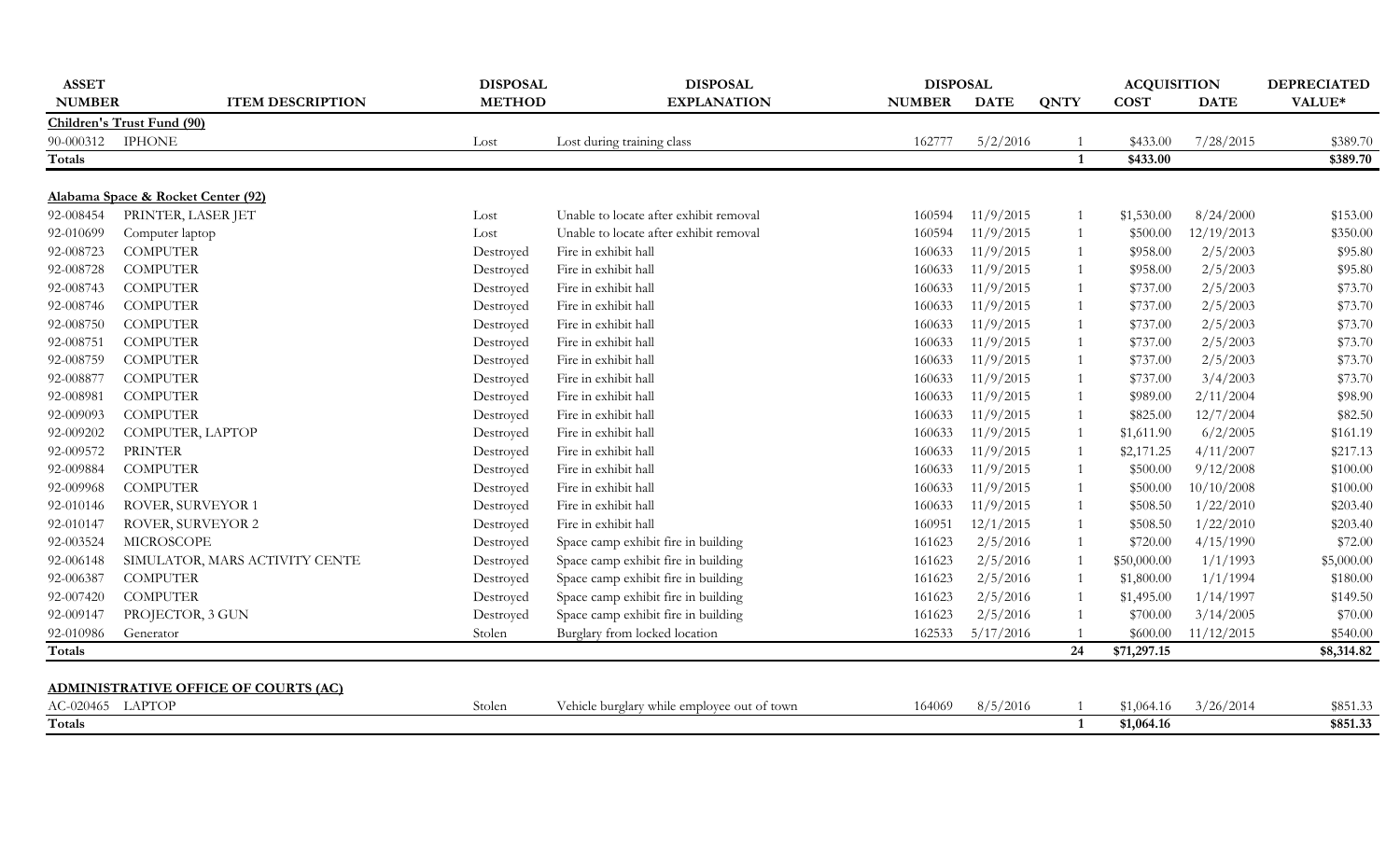| <b>ASSET</b>  |                                                | <b>DISPOSAL</b> | <b>DISPOSAL</b>                                     | <b>DISPOSAL</b> |             |                | <b>ACQUISITION</b> |             | <b>DEPRECIATED</b> |
|---------------|------------------------------------------------|-----------------|-----------------------------------------------------|-----------------|-------------|----------------|--------------------|-------------|--------------------|
| <b>NUMBER</b> | <b>ITEM DESCRIPTION</b>                        | <b>METHOD</b>   | <b>EXPLANATION</b>                                  | <b>NUMBER</b>   | <b>DATE</b> | <b>QNTY</b>    | <b>COST</b>        | <b>DATE</b> | VALUE*             |
|               | <b>Office of Prosecution Services (AP)</b>     |                 |                                                     |                 |             |                |                    |             |                    |
| AP-000918     | Desktop Computer                               | Lost            | Obsolete, believe disposed of without authority     | 161018          | 12/2/2015   |                | \$1,362.00         | 9/12/2002   | \$136.20           |
| AP-000788     | Inspiron 4150 Laptop Computer                  | Lost            | Unable to locate older laptop                       | 161024          | 12/2/2015   |                | \$2,011.00         | 9/13/2002   | \$201.10           |
| AP-001354     | 2008 FORD CR VIC (BLK) 4 door                  | Destroyed       | Totaled in MVA                                      | 163891          | 7/26/2016   |                | \$22,896.22        | 5/19/2008   | \$4,579.24         |
| Totals        |                                                |                 |                                                     |                 |             | $3^{\circ}$    | \$26,269.22        |             | \$4,916.54         |
|               | <b>School of Math and Science (BI)</b>         |                 |                                                     |                 |             |                |                    |             |                    |
| BJ-001750     | 16FT./4IN. CANOE                               | Lost            | Unable to locate during audit                       | 163773          | 7/14/2016   |                | \$580.00           | 2/6/1999    | \$58.00            |
| BJ-002063     | DELL LATITUDE D810 LAPTOP COMPUTER             | Lost            | Unable to locate during audit                       | 163773          | 7/14/2016   |                | \$2,087.31         | 11/20/2005  | \$208.73           |
| BJ-002064     | DELL LATITUDE D810 LAP TOP COMPUTER            | Lost            | Unable to locate during audit                       | 163773          | 7/14/2016   |                | \$2,087.31         | 11/20/2005  | \$208.73           |
| Totals        |                                                |                 |                                                     |                 |             | $\mathbf{3}$   | \$4,754.62         |             | \$475.46           |
|               | DEPARTMENT OF EARLY CHILDHOOD EDUCATION (BT)   |                 |                                                     |                 |             |                |                    |             |                    |
| BT-000499     | HP Elitebook Revolve 810 G2                    | Stolen          | Stolen out of state vehicle                         | 163576          | 6/29/2016   |                | \$1,455.00         | 10/23/2014  | \$1,164.00         |
| Totals        |                                                |                 |                                                     |                 |             | 1              | \$1,455.00         |             | \$1,164.00         |
|               |                                                |                 |                                                     |                 |             |                |                    |             |                    |
|               | DEPARTMENT OF TRANSPORTATION-HIGHWAY DEPT (HD) |                 |                                                     |                 |             |                |                    |             |                    |
|               | HD-092228 CPU-PERSONAL COMPUTER                | Stolen          | Theft from Central Office during Reno/Relocation    | AM16000         | 10/8/2015   | $\mathbf{1}$   | \$784.81           | 8/22/2013   | \$549.37           |
|               | HD-070538 MONITOR, 19" FLAT PANEL COLOR        | Stolen          | Forced Entry Burglary from Weigh Station            | AM16012         | 11/10/2015  | $\mathbf{1}$   | \$1,213.53         | 5/25/2002   | \$121.35           |
|               | HD-071303 CPU-PERSONAL COMPUTER                | Lost            | Unlocated after Trooper Post Closed                 | AM16040         | 12/8/2015   | $\overline{1}$ | \$1,230.50         | 1/22/2003   | \$123.05           |
|               | HD-071731 MONITOR, 17" FLAT PANEL COLOR        | Lost            | Unlocated after Trooper Post Closed                 | AM16040         | 12/8/2015   | $\overline{1}$ | \$703.00           | 1/22/2003   | \$70.30            |
|               | HD-075555 MONITOR, 20" FLAT PANEL COLOR        | Lost            | Unlocated after Trooper Post Closed                 | AM16040         | 12/8/2015   | 1              | \$750.00           | 10/8/2004   | \$75.00            |
|               | HD-059045 CHAIR, EXECUTIVE                     | Stolen          | Theft of Property from East Central Region B'ham    | AM16041         | 12/8/2015   | 1              | \$513.63           | 7/21/1995   | \$51.36            |
|               | HD-079474 DUPLICATOR                           | Lost            | Unlocated after Mold Clean Up                       | AM16042         | 12/8/2015   | -1             | \$1,449.00         | 9/30/2005   | \$144.90           |
|               | HD-089158 COMPUTER, LAPTOP                     | Stolen          | Burglary from Locked Field Office at Welcome Ctr    | AM16056         | 12/21/2015  | $\overline{1}$ | \$1,454.22         | 8/1/2011    | \$727.11           |
| HD-070751     | POWER SUPPLY, UNINTERRUPTIBLE (UPS)            | Lost            | Unlocated & presumed salvaged in error, not working | AM16057         | 12/21/2015  | $\overline{1}$ | \$542.00           | 7/19/2002   | \$54.20            |
|               | HD-076582 WORKSTATION, CADD                    | Lost            | Unlocated after City Hall 911 Dispatch office Reno  | AM16058         | 12/21/2015  | $\overline{1}$ | \$1,948.35         | 9/29/2004   | \$194.84           |
|               | HD-076595 MONITOR, 20" FLAT PANEL COLOR        | Lost            | Unlocated after City Hall 911 Dispatch office Reno  | AM16058         | 12/21/2015  |                | \$750.00           | 9/29/2004   | \$75.00            |
|               | HD-091172 CPU, TABLET                          | Lost            | Cen't Locate, employee retired & reimbursed State   | AM16109         | 3/14/2016   |                | \$1,727.00         | 12/27/2012  | \$1,036.20         |
| Totals        |                                                |                 |                                                     |                 |             | 12             | \$13,066.04        |             | \$3,222.68         |
|               |                                                |                 |                                                     |                 |             |                |                    |             |                    |
|               | DEPT OF TRANSPORTATION-MOTORPOOL CARS (MC)     |                 |                                                     |                 |             |                |                    |             |                    |
|               | MC-000121 AUTOMOBILE COMPACT GAS - SMP         | Destroyed       | Totaled in MVA                                      | AM16150         | 5/13/2016   |                | \$14,611.00        | 3/4/2014    | \$11,688.80        |
| <b>Totals</b> |                                                |                 |                                                     |                 |             | 1              | \$14,611.00        |             | \$11,688.80        |
|               |                                                |                 |                                                     |                 |             |                |                    |             |                    |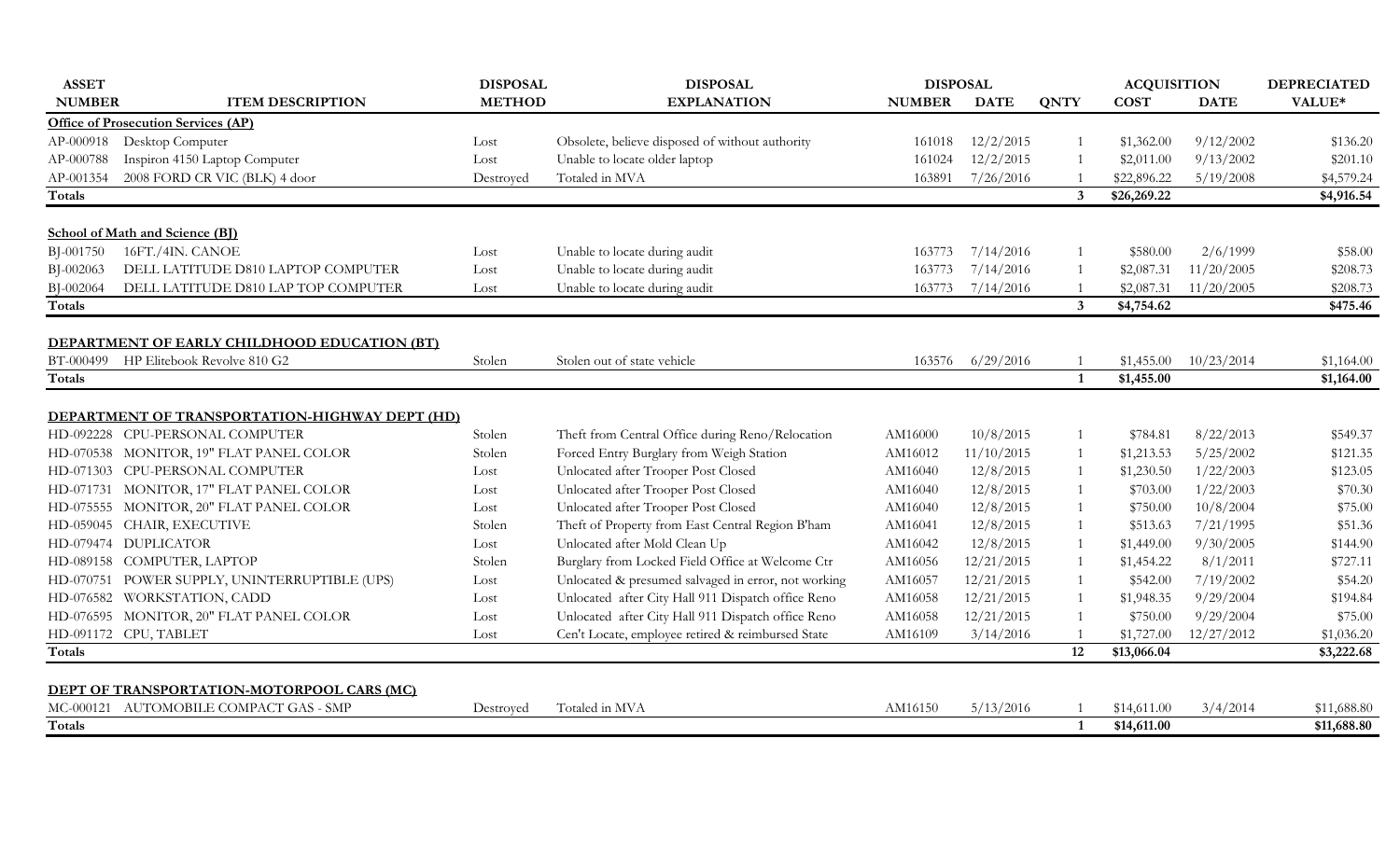| <b>ASSET</b>  |                                                   | <b>DISPOSAL</b> | <b>DISPOSAL</b>                                       | <b>DISPOSAL</b>      |             |                | <b>ACQUISITION</b> |             | <b>DEPRECIATED</b> |
|---------------|---------------------------------------------------|-----------------|-------------------------------------------------------|----------------------|-------------|----------------|--------------------|-------------|--------------------|
| <b>NUMBER</b> | <b>ITEM DESCRIPTION</b>                           | <b>METHOD</b>   | <b>EXPLANATION</b>                                    | <b>NUMBER</b>        | <b>DATE</b> | <b>QNTY</b>    | <b>COST</b>        | <b>DATE</b> | VALUE*             |
|               | <b>Department of Rehabilitation Services (RS)</b> |                 |                                                       |                      |             |                |                    |             |                    |
| RS-104021     | <b>CARRIE SEAT</b>                                | Lost            | Unable to locate during audit                         | 161782               | 2/17/2016   | $\mathbf{1}$   | \$935.00           | 11/1/1994   | \$93.50            |
| RS-208610     | CPU, DC50005FF                                    | Lost            | Unable to locate during audit                         | 161782               | 2/17/2016   | 1              | \$699.00           | 11/4/2004   | \$69.90            |
| RS-300526     | POWERLITE PROJECTOR                               | Lost            | Unable to locate during audit                         | 161782               | 2/17/2016   | 1              | \$565.12           | 6/6/2008    | \$113.02           |
| RS-215638     | <b>MICROWAVE</b>                                  | Stolen          | Theft of property from warehouse                      | 161798               | 2/17/2016   | -1             | \$669.00           | 3/13/2002   | \$66.90            |
| RS-219014     | ELECTRIC COUNTER                                  | Destroyed       | Building fire                                         | 161799               | 2/17/2016   | $\overline{1}$ | \$1,290.00         | 3/31/2010   | \$516.00           |
| RS-219051     | ELECTRIC SORTER                                   | Destroyed       | Building fire                                         | 161799               | 2/17/2016   | 1              | \$1,157.00         | 5/17/2010   | \$462.80           |
| RS-110966     | <b>MICROWAVE</b>                                  | Lost            | Damaged beyond repair, thrown into dumpster           | 162675               | 4/18/2016   | 1              | \$639.00           | 11/1/1991   | \$63.90            |
| RS-301089     | ELITEBOOK 8460P LAPTOP                            | Stolen          | Vehicle burglary while parked at restaurant           | 163665               | 7/12/2016   | $\overline{1}$ | \$1,096.00         | 7/7/2011    | \$548.00           |
| Totals        |                                                   |                 |                                                       |                      |             | 8              | \$7,050.12         |             | \$1,934.02         |
|               |                                                   |                 |                                                       |                      |             |                |                    |             |                    |
|               | DEPARTMENT OF TRANSPORTATION-STATE GENERAL (SG)   |                 |                                                       |                      |             |                |                    |             |                    |
|               | SG-077216 SAW, CONCRETE                           | Stolen          | Stolen from District 2 Shop                           | AM16004              | 10/8/2015   | -1             | \$925.36           | 9/7/2011    | \$462.68           |
| SG-075491     | MACHINE, ICE MAKING W/STORAGE BIN                 | Lost            | Broken beyond repair, vendor scrapped w/o authority   | AM16008              | 10/8/2015   | $\overline{1}$ | \$1,523.00         | 11/9/2009   | \$456.90           |
| SG-079981     | <b>ENCODER</b>                                    | Lost            | Unlocated at Birmingham Location                      | AM16039              | 12/8/2015   | 1              | \$1,086.34         | 8/4/2014    | \$869.07           |
| SG-076673     | DRILL, ROTARY HAMMER                              | Stolen          | Theft of Property from East Central Region B'ham      | AM16041              | 12/8/2015   | 1              | \$566.10           | 2/23/2011   | \$283.05           |
| SG-077233     | LENS, CAMERA                                      | Stolen          | Theft of Property from Central Office                 | AM16043              | 12/9/2015   | 1              | \$1,699.00         | 7/28/2011   | \$849.50           |
| SG-064064     | <b>MASONRY SAW</b>                                | Stolen          | Stolen from Job Site                                  | AM16045              | 12/8/2015   | -1             | \$931.00           | 5/15/2002   | \$93.10            |
| SG-072996     | RADIO, HAND HELD 2-WAY                            | Lost            | Lost after use during snow/ice storm                  | AM16049              | 12/17/2015  | 1              | \$760.72           | 6/20/2008   | \$152.14           |
| SG-073007     | RADIO, HAND HELD 2-WAY                            | Lost            | Lost after use during snow/ice storm                  | AM16049              | 12/17/2015  | 1              | \$760.72           | 6/20/2008   | \$152.14           |
| SG-046941     | <b>JACK</b>                                       | Stolen          | Theft of Property from West Cent Reg Repair Shop      | AM16054              | 12/21/2015  | 1              | \$727.16           | 8/9/1993    | \$72.72            |
| SG-066106     | <b>BREAKER, PAVEMENT</b>                          | Stolen          | Theft of Property from 9th Div                        | AM16055              | 12/21/2015  | 1              | \$1,995.00         | 11/12/2003  | \$199.50           |
| SG-050453     | PACKER, CULTER 8'                                 | Stolen          | Theft of Property from 9th Div                        | AM16055/1(12/21/2015 |             | 1              | \$1,277.00         | 3/8/1995    | \$127.70           |
| SG-069298     | <b>IMPACT TOOL</b>                                | Stolen          | Theft of Property from Dist 4 Tanner Office           | AM16060              | 12/29/2015  | -1             | \$549.00           | 2/23/2006   | \$54.90            |
| SG-047999     | DRILL, ROTARY HAMMER                              | Stolen          | Theft of property from maint bureau WH & tool trailer | AM16077              | 1/7/2016    | 1              | \$525.00           | 10/29/1993  | \$52.50            |
| SG-067850     | SAW, CHAIN 24" GAS                                | Stolen          | Theft of property from maint bureau WH & tool trailer | AM16077              | 1/7/2016    | $\mathbf{1}$   | \$709.99           | 9/18/2004   | \$71.00            |
| SG-076430     | DRILL, ROTARY HAMMER                              | Stolen          | Theft of property from maint bureau WH & tool trailer | AM16077              | 1/7/2016    | $\mathbf{1}$   | \$2,545.58         | 9/8/2010    | \$1,018.23         |
| SG-077156     | SAW, CHAIN 20" GAS                                | Stolen          | Theft of Property from 3rd Div, Dist1 Office          | AM16080              | 1/20/2016   | 1              | \$876.86           | 8/29/2011   | \$438.43           |
| SG-067251     | SAW, CONCRETE                                     | Stolen          | Burglary from locked shop                             | AM16134              | 4/19/2016   | -1             | \$775.00           | 7/14/2004   | \$77.50            |
| SG-073227     | CHARGER, BATTERY                                  | Stolen          | Burglary from locked shop                             | AM16134              | 4/19/2016   | 1              | \$504.56           | 7/2/2008    | \$100.91           |
| SG-060358     | SAW, CONCRETE                                     | Stolen          | Burglary from locked storage building                 | AM16135              | 4/19/2016   | 1              | \$833.75           | 4/17/2000   | \$83.38            |
| SG-060571     | DRILL, ROTARY HAMMER                              | Stolen          | Burglary from locked storage building                 | AM16135              | 4/19/2016   | 1              | \$519.00           | 8/17/2000   | \$51.90            |
| SG-067250     | SAW, CONCRETE                                     | Stolen          | Burglary from locked storage building                 | AM16135              | 4/19/2016   | 1              | \$775.00           | 7/14/2004   | \$77.50            |
| SG-081743     | VEHICLE, UTILITY MAINT /TRANSPORT                 | Stolen          | Burglary from locked storage building                 | AM16148              | 5/10/2016   | 1              | \$14,275.00        | 9/15/2015   | \$12,847.50        |
| SG-077694     | JACK, HYD. RAM 100 TON                            | Lost            | Fell off trailer en route to job site                 | AM16166              | 8/9/2016    | $\overline{1}$ | \$817.41           | 3/19/2012   | \$490.45           |
| SG-079294     | JACK, HYD. RAM 100 TON                            | Lost            | Fell off trailer en route to job site                 | AM16166              | 8/9/2016    | $\overline{1}$ | \$1,019.76         | 4/3/2014    | \$815.81           |
| SG-079299     | JACK, HYD. RAM 100 TON                            | Lost            | Fell off trailer en route to job site                 | AM16166              | 8/9/2016    | $\mathbf{1}$   | \$1,019.76         | 4/3/2014    | \$815.81           |